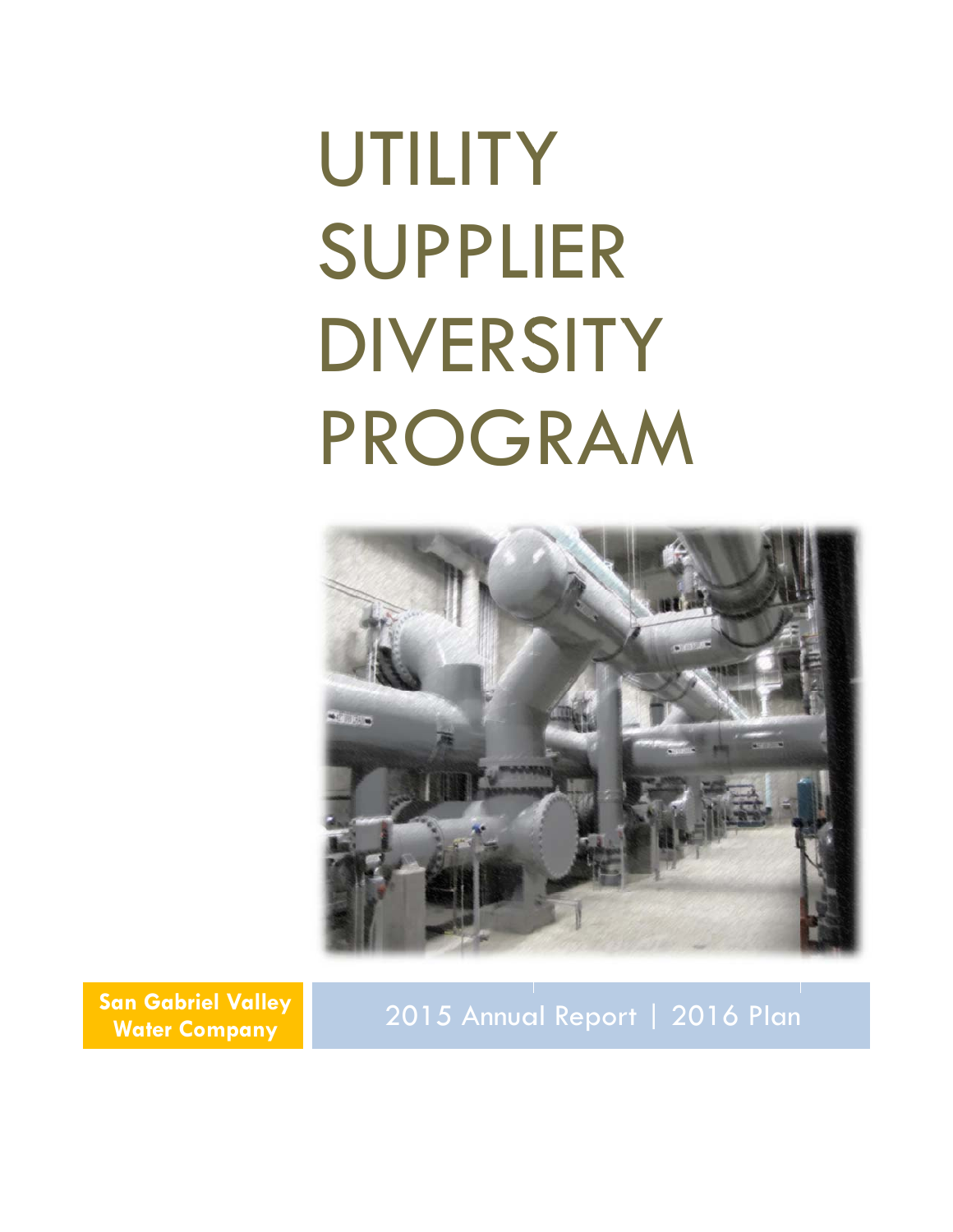#### **Table of Contents**

|         | 2015 ANNUAL REPORT                                                               |
|---------|----------------------------------------------------------------------------------|
| 9.1.1.  | Description of WMDVLGBTBE program activities - internal and external  5          |
|         |                                                                                  |
|         |                                                                                  |
| 9.1.2.  |                                                                                  |
| 9.1.3.  |                                                                                  |
| 9.1.4.  |                                                                                  |
| 9.1.5.  | Summary of prime contractor utilization of WMDVLGBTBE subcontractors 16          |
| 9.1.6.  |                                                                                  |
| 9.1.7.  | Description of efforts to recruit WMDVLGBTBE suppliers in procurement categories |
|         |                                                                                  |
|         |                                                                                  |
|         |                                                                                  |
|         | 10.1.1. Short- mid- and long term goals for the utilization of WMDVLGBTBEs 19    |
|         |                                                                                  |
|         |                                                                                  |
|         |                                                                                  |
| 10.1.3. | Plans for recruiting WMDVLGBTBE suppliers where WMDVLGBTBE utilization is low20  |
| 10.1.5. | Plans for encouraging prime contractors and grantees to engage WMDVLGBTBEs 20    |
| 10.1.6. |                                                                                  |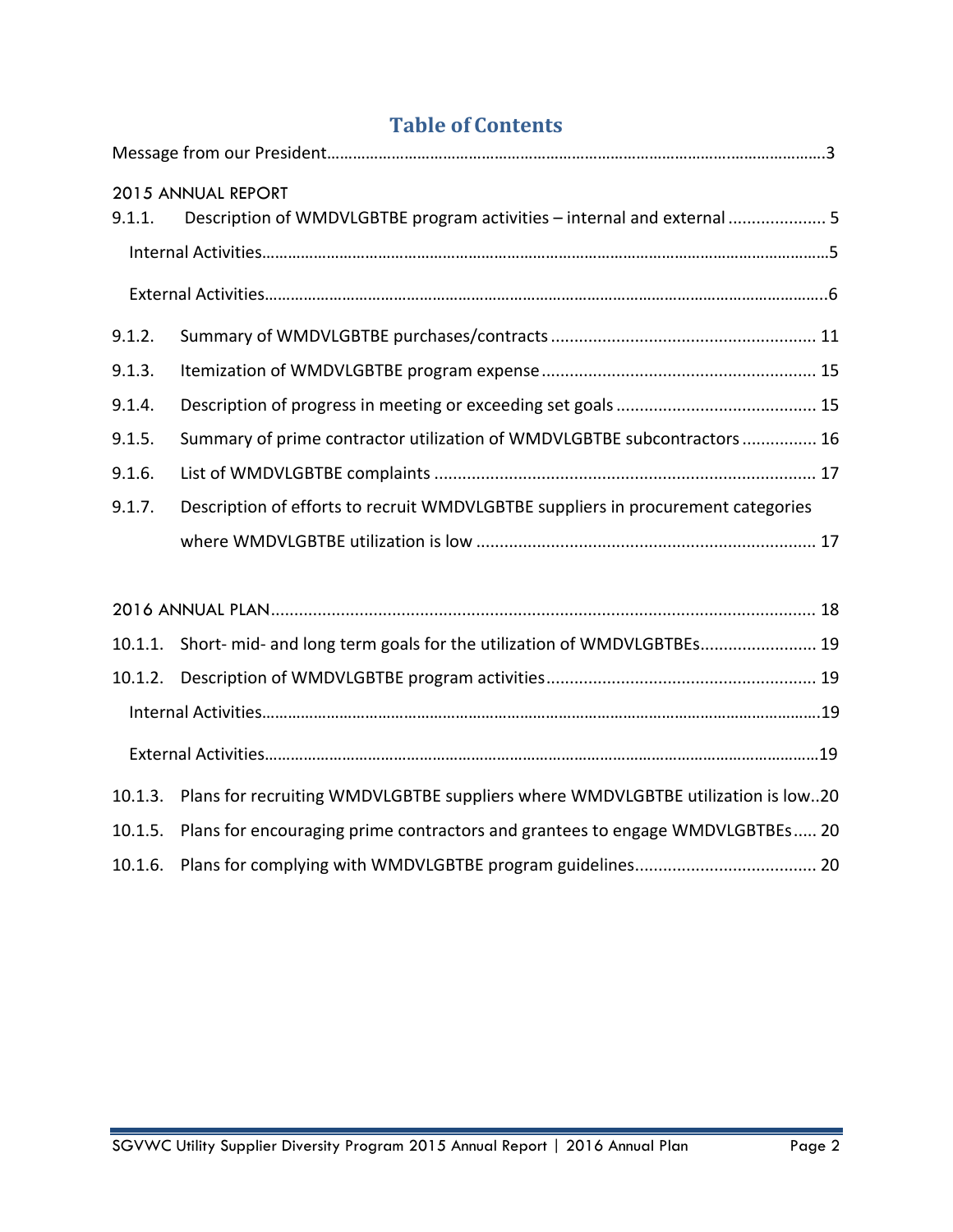## Message from our President; The progress continues

Since the advent of our Utility Supplier Diversity Program (USDP) in 2004, San Gabriel Valley Water Company (San Gabriel) has been committed to increasing its procurement with Women, Minority, Service Disabled Veteran and LGBT owned businesses within the communities we serve.

Once again, in 2015 San Gabriel increased its overall spend with diverse businesses to a record high of over \$6 million. This was achieved notwithstanding the unfavorable comparison to 2014 due to our conversion to cash basis reporting in 2015 as requested by the Commission.

We are excited to have embarked on our first direct engagement with a vendor as part of CWA's Mentor Protégé Program, fulfilling the capacity building requirements of G.O.156. We are actively working with our mentee company, Vobecky Enterprises, and are optimistic that this will lead to future contracting opportunities.

The company, from executives and top management down to individual purchasers, remains resolute in its support of the USDP. We are pleased with our progress in 2015 and look forward to even greater utilization of diverse suppliers in 2016 and beyond.

Robert W. Nicholson President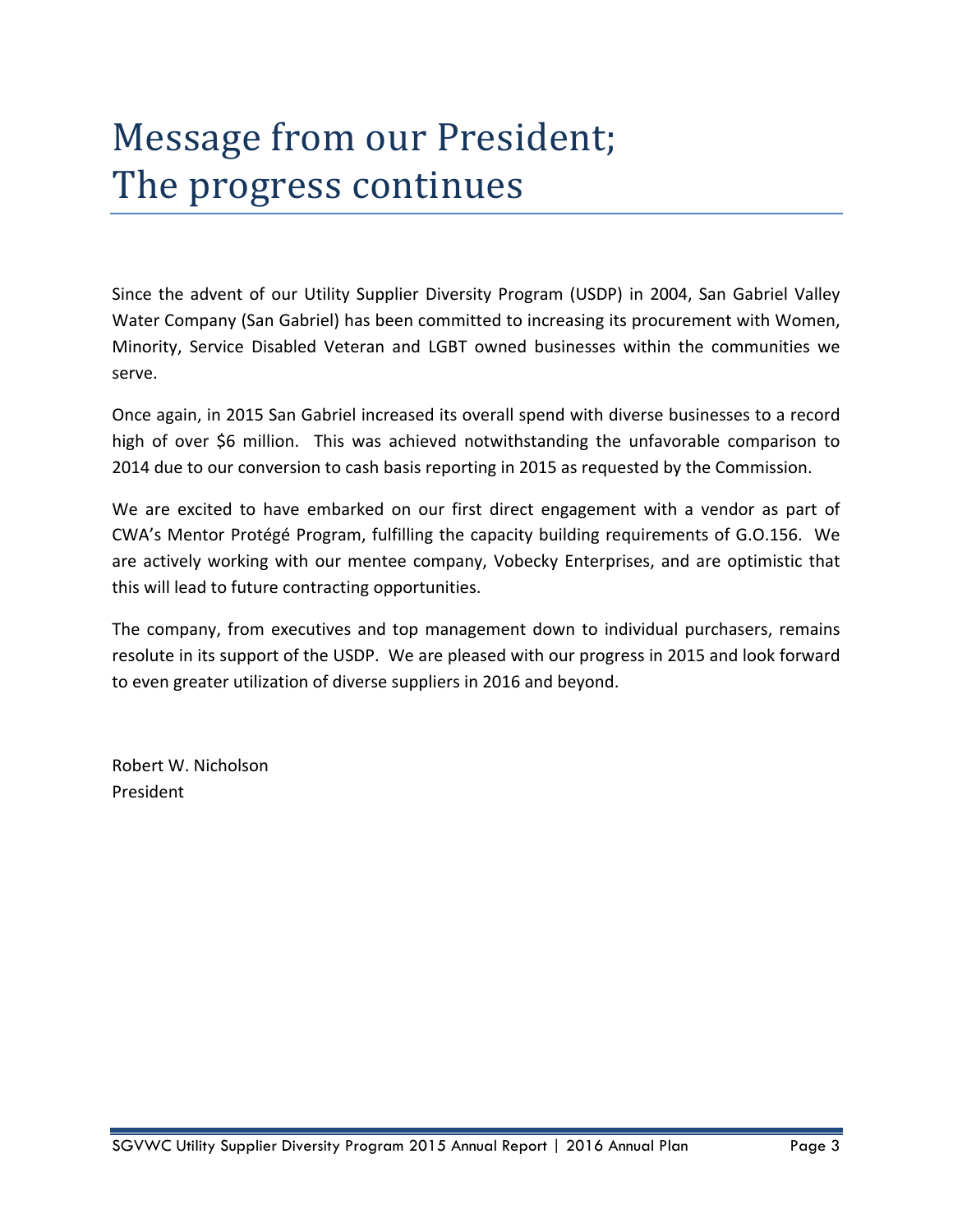# **Utility Supplier Diversity Program**

### 2015 Annual Report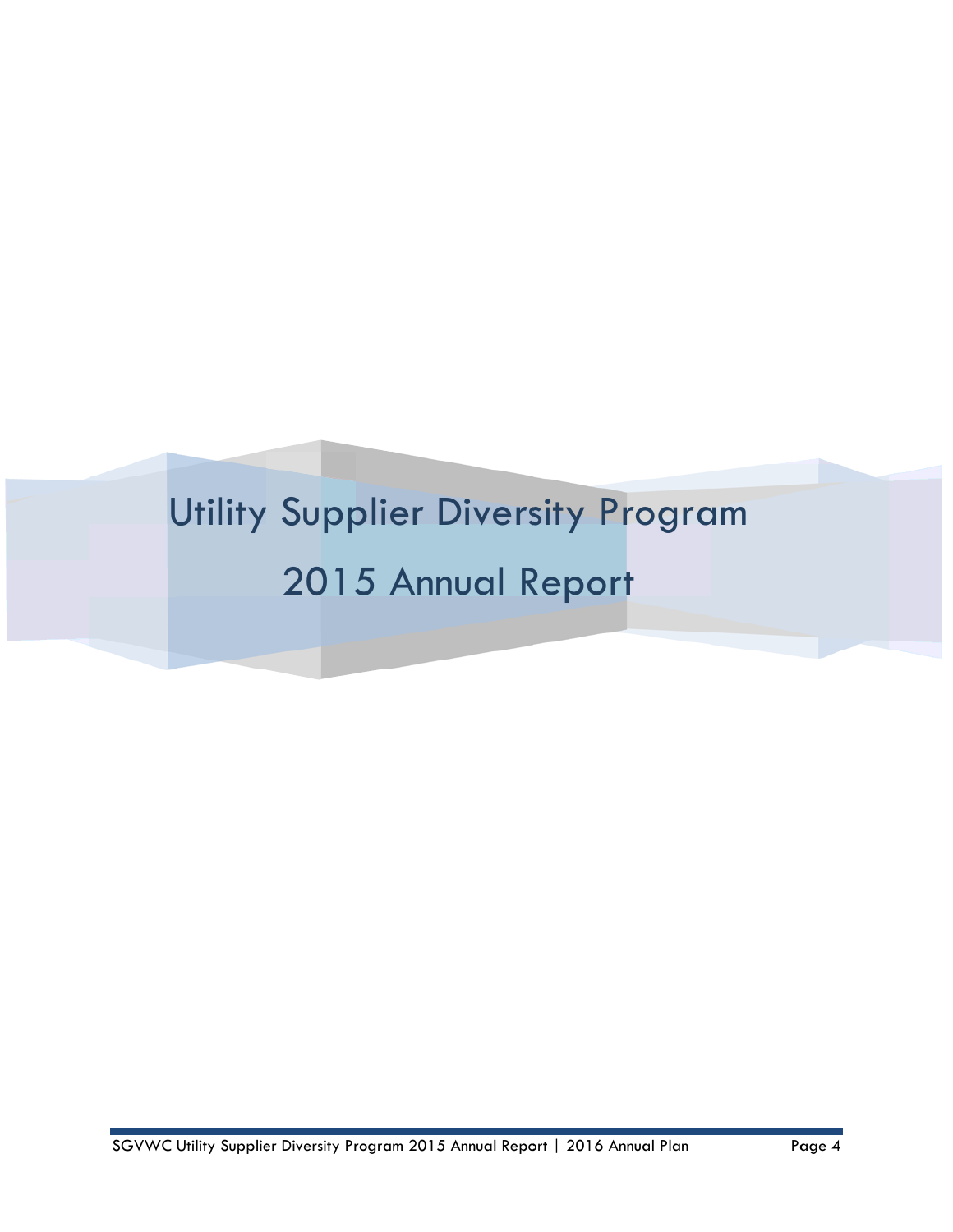#### $9.1.1.$ Description of WMDVLGBTBE program activities - internal and external

#### **Internal Activities**

#### Participated in the Capacity Building and Technical Assistance Program, Mentor Protégé Program (MP2)

San Gabriel has on-boarded its protégé/mentee firm, Vobecky Enterprises, Inc., MBE, WBE, SBE & SBA 8(a) Certified. Their current capabilities include:

- \* General Construction
- \* Nationwide Trucking/Logistics



Mrs. Vobecky of Vobecky Enterprises (center) receives award from Regional Black Chamber

San Gabriel's initial mentor team of Jackie Glover (supplier diversity), Rick Swift (purchasing), met with Ms. Vobecky and Oscar Edwards of Infinity Business Solutions, Inc. and Higher Growth Strategies, LLC (IBS) for program orientation on November 5, 2015 at Vobecky Enterprises, Inc. corporate office in Glendora, Ca. The list of capacity needs identified by Ms. Vobecky was ranked according to priority and aligned with the San Gabriel's technical assistance team ability to assist. In addition, with the help of Rick

Swift, after getting a good understanding of Vobecky's capability, several potential contract opportunities were identified. This discussion and its conclusion resulted in agreed upon "mentor" assistance to protégé" which is now a signed agreement as of November 16, 2015. Below is the scope of assistance agreed to between Vobecky Enterprises, Inc. and San Gabriel Valley Water Company;

- \* Assign a purchasing agent mentor to coordinate and introduce bid opportunities/requirements
- \* Introduction to mentor program participants in purchasing, supplier diversity, engineering and accounting to gain an understanding utility industry business requirements and build relationships
- \* Introduction to other CWA USDP committee member companies for possible bid opportunities
- \* Prime/subcontractor relationship development plan for contract opportunities in the underground water utility construction sector
- \* Target prime trucking bid and contact opportunities for pipe delivery
- \* Provide mentor advisory support regarding accounting and pricing systems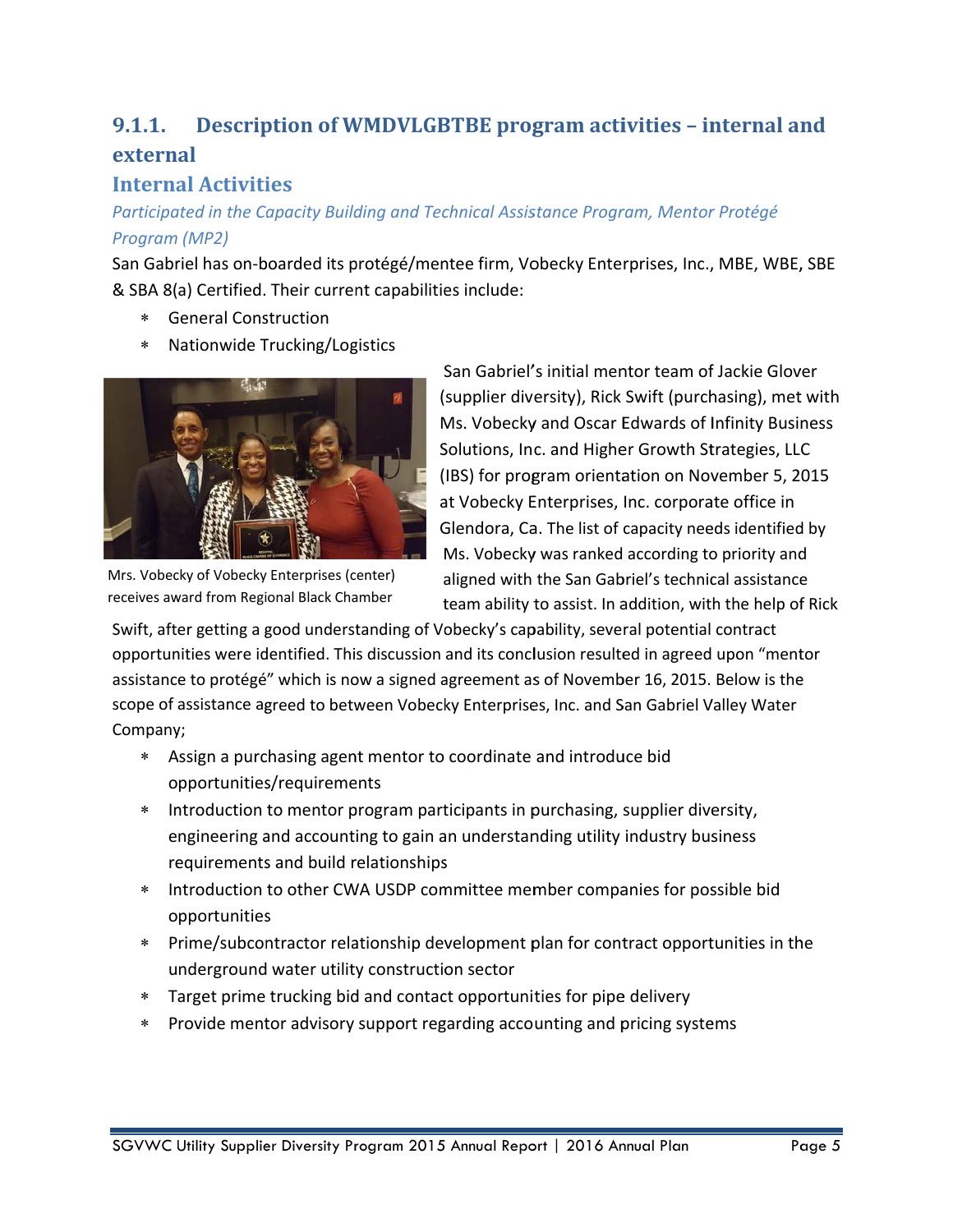#### **Formally documented Internal Utility Supplier Diversity Program**

San Gabriel took another step toward finalizing a Supplier Diversity Strategic Plan. It includes strategies for setting goals, descriptions of internal training and communication, external communication and outreach, and plans to grow and sustain DBE spend.

#### **Challenges**

California's drought conditions and state emergency actions directed our focus to managing mandatory water use restrictions and customer reactions and away from internal processes for affectively managing supplier diversity data. As a result, priority for the supplier diversity internal programing initiatives were lowered in order to program our billing system to monitor state required water reduction.

#### **External Activities**

#### **California Water Association (CWA) Supported Activities**

A large portion of San Gabriel's Supplier Diversity Program activities and efforts are done in concert with CWA's Utility Supplier Diversity Program (USDP) Committee. This dynamic group of professionals is committed to the spirit of supplier diversity and work tirelessly to increase procurement opportunities for WMDVLGBTBEs. The committee works together to strengthen its position in the supplier diversity community by developing its own strategic plan designed to achieve individual company success.

Our Capacity Building and Technical Assistance Program, Mentor Protégé Pilot Program (MP3) launched in September, 2014 was an outstanding success. Two of the four protégés went on to become vendors for their mentor company. A video detailing the nine month effort was produced by Infinity Business Solutions to showcase the program's achievements. We are very pleased with the results of the program.



Chris Schilling delivering **Executive Message** 

CWA's USDP Committee sponsored two events where water utility prime contractors and diverse businesses were brought together to explore subcontracting opportunities. Over the years this outreach event has morphed into the premier conduit for introducing diverse businesses to water utility prime contractors.

The Southern California event drew over 70 people including 12 prime contractors looking for possible subcontracting opportunities. For the first time the committee utilized the services of the Women's Business



Primes for San Gabriel Valley Water, Golden State and Cal Water Service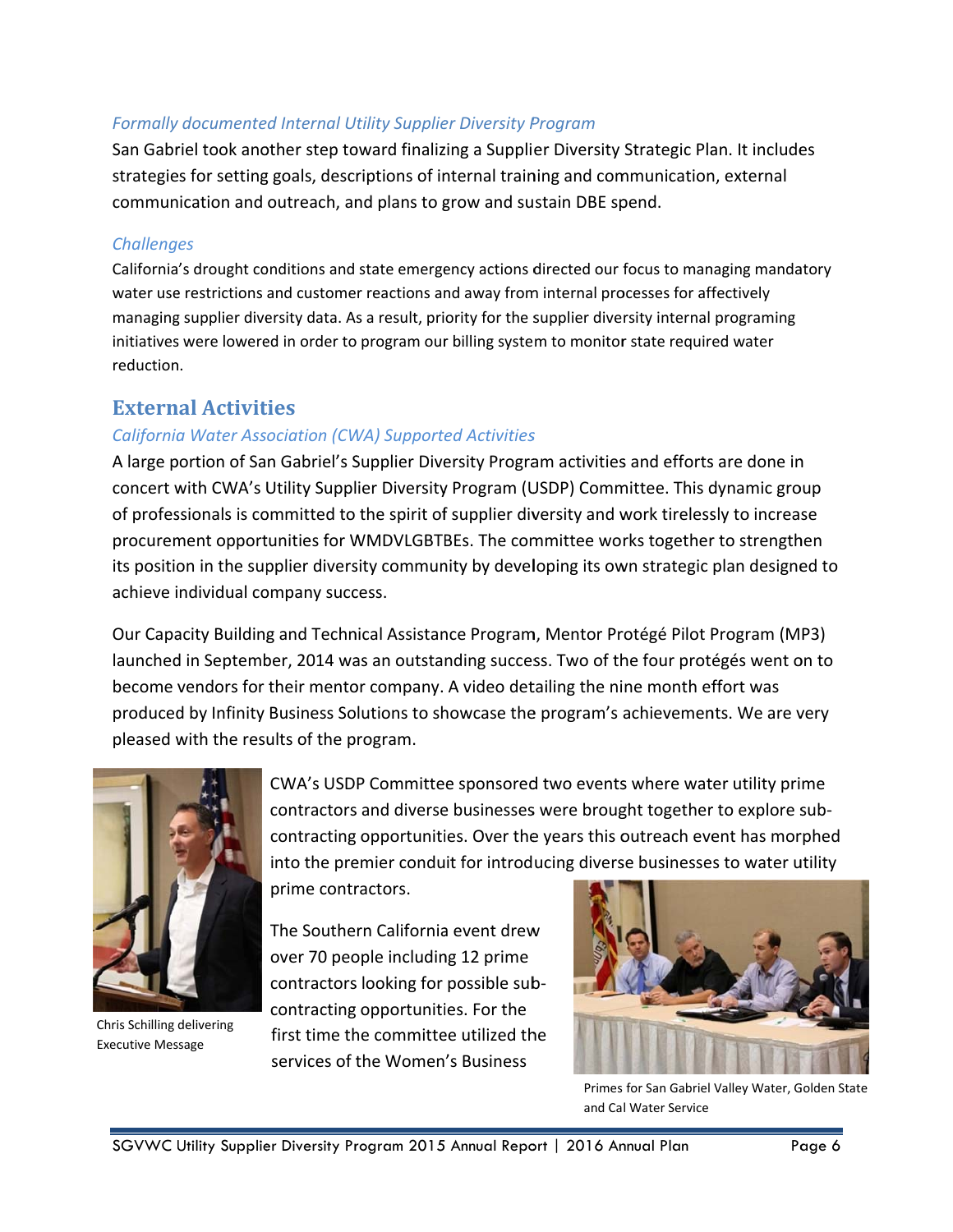Enterprises Council, WBEC-West, to manage the matchmaking portion of the event.

President and CEO, Chris Schilling, of Park Water Company delivered the executive message emphasizing utility members' commitment to supplier diversity and to the benefits of a diverse supply chain.

The highlight of the event was a panel of utility prime contractors responding to questions about their sub-contracting requirements. They also responded to questions from the audience. W.A. Rasic Construction, County Pipeline, G.M. Sager and CivilTec Engineering were the panel participants.

Survey results indicated that over 75% of attendees would be extremely likely to recommend the event to friends or colleagues. When asked in the survey, "What does CWA'S Meet the Primes event do really well", a few of the comments included, "Brings top water companies to the event", "Set up primes that are looking to work with subs", and "Getting the right people together".



Tim McLaughlin, moderating panel of Primes for San Jose, Cal-Am and Cal

The Northern California event was held in September at the Villa Ragusa Convention Center in Campbell, CA. Palle Jensen, Vice President Regulatory Affairs for San Jose Water Company delivered the executive message pointing out how far the water utilities have come in attaining the GO 156 program goals. There were over 50 attendees including 10 prime contractors looking for sub-contractors. Among the primes attending were Beebe Diversified, Crosno Construction and West Valley Construction.

#### **Awards**

In appreciation of CWA's long support of the American Indian Chamber of Commerce of California, CWA was recognized as the 2015 Warrior Award corporate recipient. The Warrior Award is the highest honor the Chamber bestows to a deserving corporate partner and tribal leader during their annual Native American Heritage Month luncheon. CWA was honored with the Warrior Kachina Award for their participation in



Jose Espinoza, Emma Maxey, former tribal leader Anthony Pico, Jackie Glover and Tim McLaughlin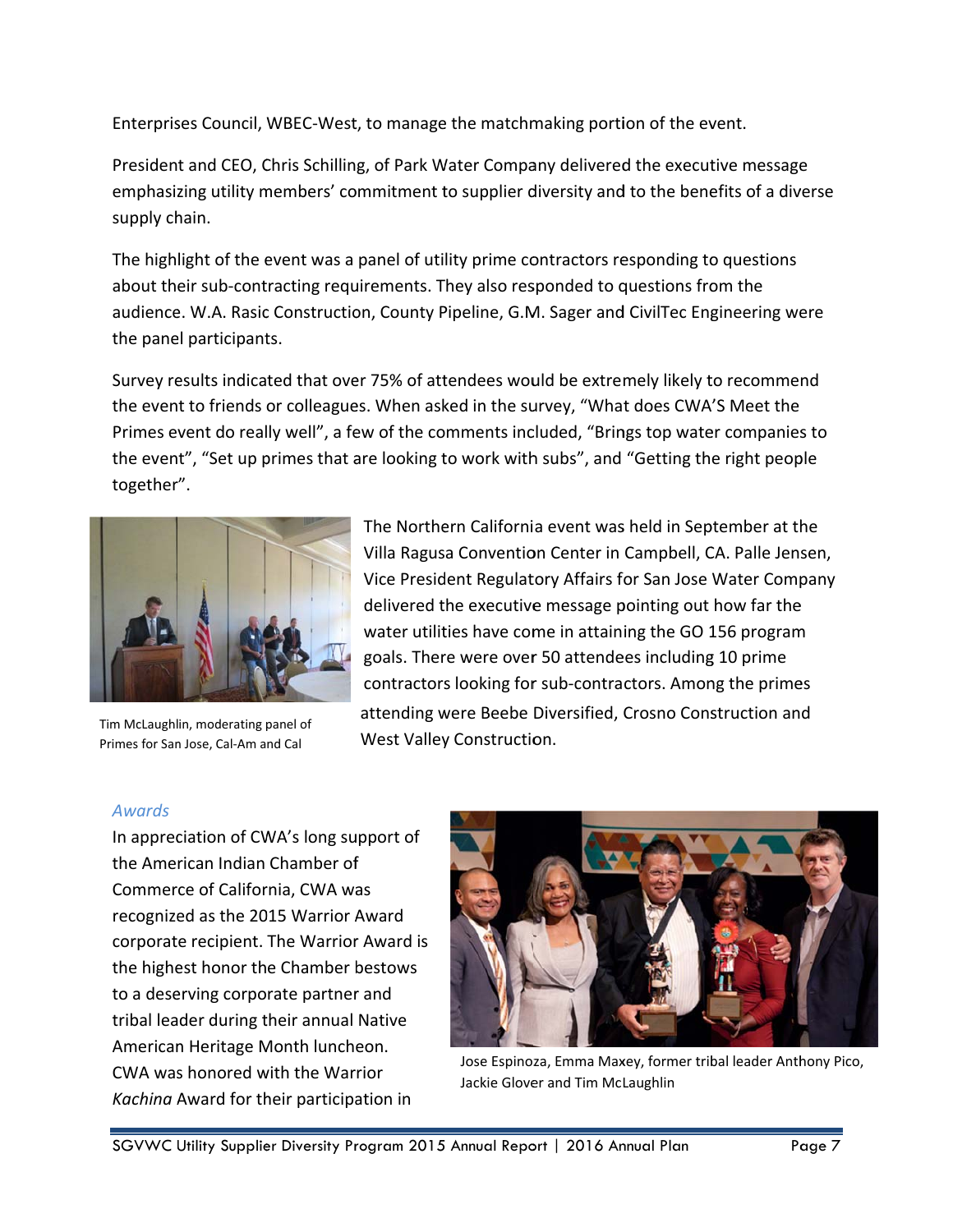Chamber events and activities and their keen interest in increasing contracting with American Indian people within their industry.

San Gabriel worked in concert with CWA to support advocacy groups that represent women, minority, service disabled veteran businesses and the LGBT communities. As well, our combined external outreach activities strategically leveraged our resources and manage outreach opportunities by developing:

- a criteria/scorecard for outreach selection and evaluation,
- a collective list of company procurement opportunities and needs,
- a calendar of outreach events, and
- partnerships with certain CBOs for participation on their advisory councils.



San Gabriel recognized for support of DVBA

#### **Supported Community Based Organizations**

In conjunction with CWA, San Gabriel supported many community based organizations, chambers and other associations by event sponsorship and participation.

San Gabriel was recognized for its support of the Disabled Veterans Business Alliance Turning Contacts into Contracts Event.

#### **Attended Outreach Events**

One of the most profitable events attended was the 2015 Southern California Minority Supplier Development Council's Minority Business Opportunity Day. Not only were there many excellent potential vendors, the event offered seminars geared toward education and training for not only suppliers, but for the

supplier diversity professional as well.

San Gabriel purchasers understand how important outreach is to our program success. They also participated in outreach and matchmaking events in 2015.

In conjunction with the CWA USDP Committee, San Gabriel attended several events and diversity workshops throughout the year. Following is a list of those events:

#### **2015 Outreach Events**

#### **January**

- CWA Board of Director's Meeting Anaheim
- CPUC Audit Workshop San Francisco
- USDP Monthly Meeting San Jose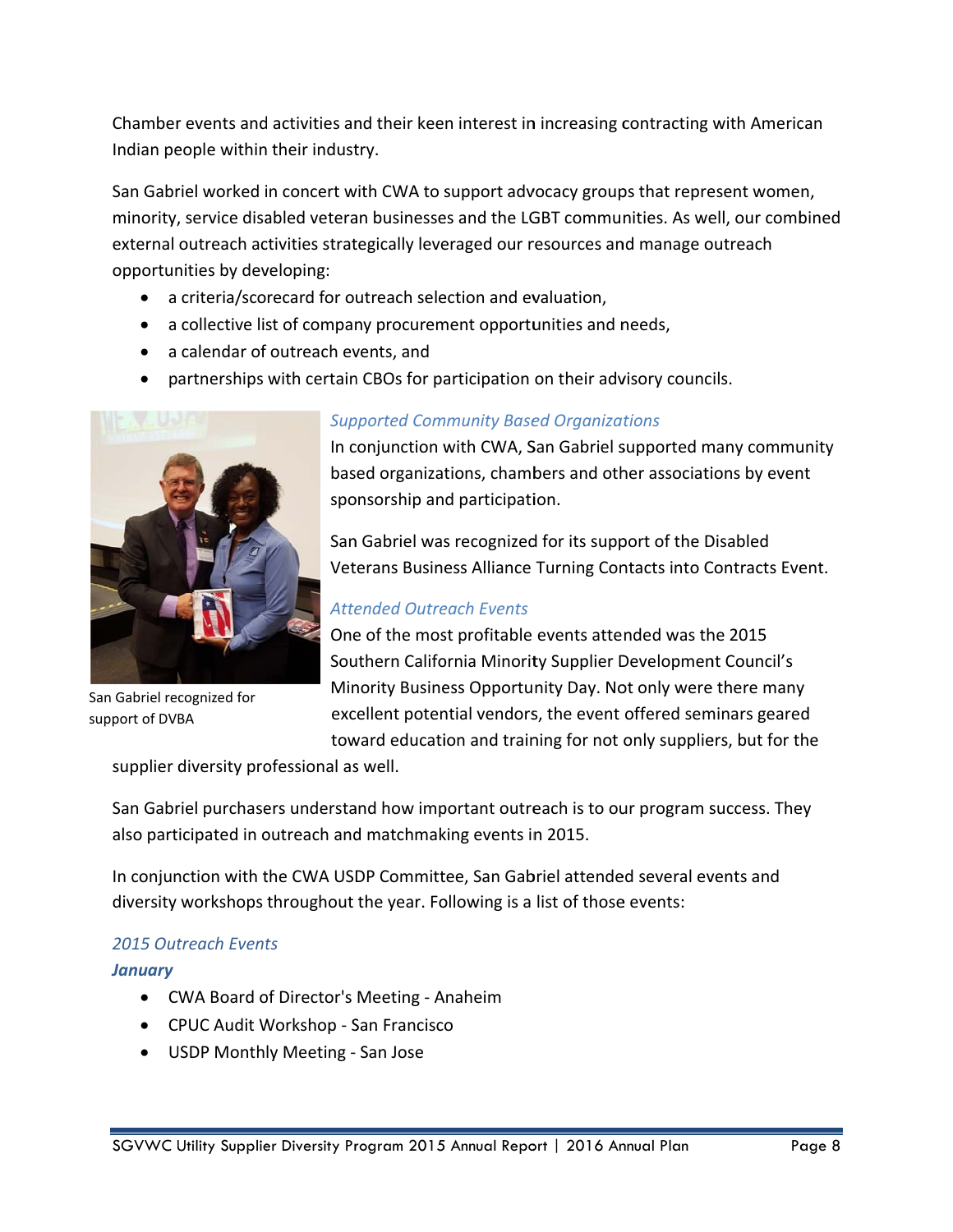#### *February*

- CWA Board of Director's Meeting Downey
- CUDC Monthly Meeting Sacramento
- USDP Monthly Meeting ‐ Coronado
- BBA 2015 Awards Dinner Los Angeles

#### *March*

- SCMSDC Minority Business Opportunity Day Universal City
- CWA Board of Director's Meeting-San Jose
- CUDC Monthly Meeting San Diego
- USDP Monthly Meeting San Jose
- Joint Utilities Quarterly Meeting San Diego
- ASTRA Supplier Best Practices Summit San Francisco
- Los Angeles Chapter of the DVBA Monthly meeting Los Angeles

#### *April*

- WEBC-West Corporate Connection Dine Around Los Angeles
- SBA & NGLCC'S LGBT Business Builder Irwindale
- CPUC Small Business Expo San Diego
- CWA USDP Committee Meeting Fontana
- WEBC-West WebEx Teleconference

#### *May*

- SBA So Cal 8(a) Conference Garden Grove
- Greenlining Economic Summit Los Angeles
- CWA Board of Director's Meeting Sacramento
- CWA USDP Committee Meeting Sacramento
- KTP DVBE Business Alliance Sacramento
- Connect to MET Pasadena

#### *June*

- TELACU Millennium Event Los Angeles
- CWA USDP Committee Meeting Ontario
- CWA USDP Meet the Primes Event Ontario
- CWA Board of Director's Meeting San Francisco
- Joint Utilities Quarterly Meeting San Jose
- NWBOC "How to Leverage Your WBE Certification" Costa Mesa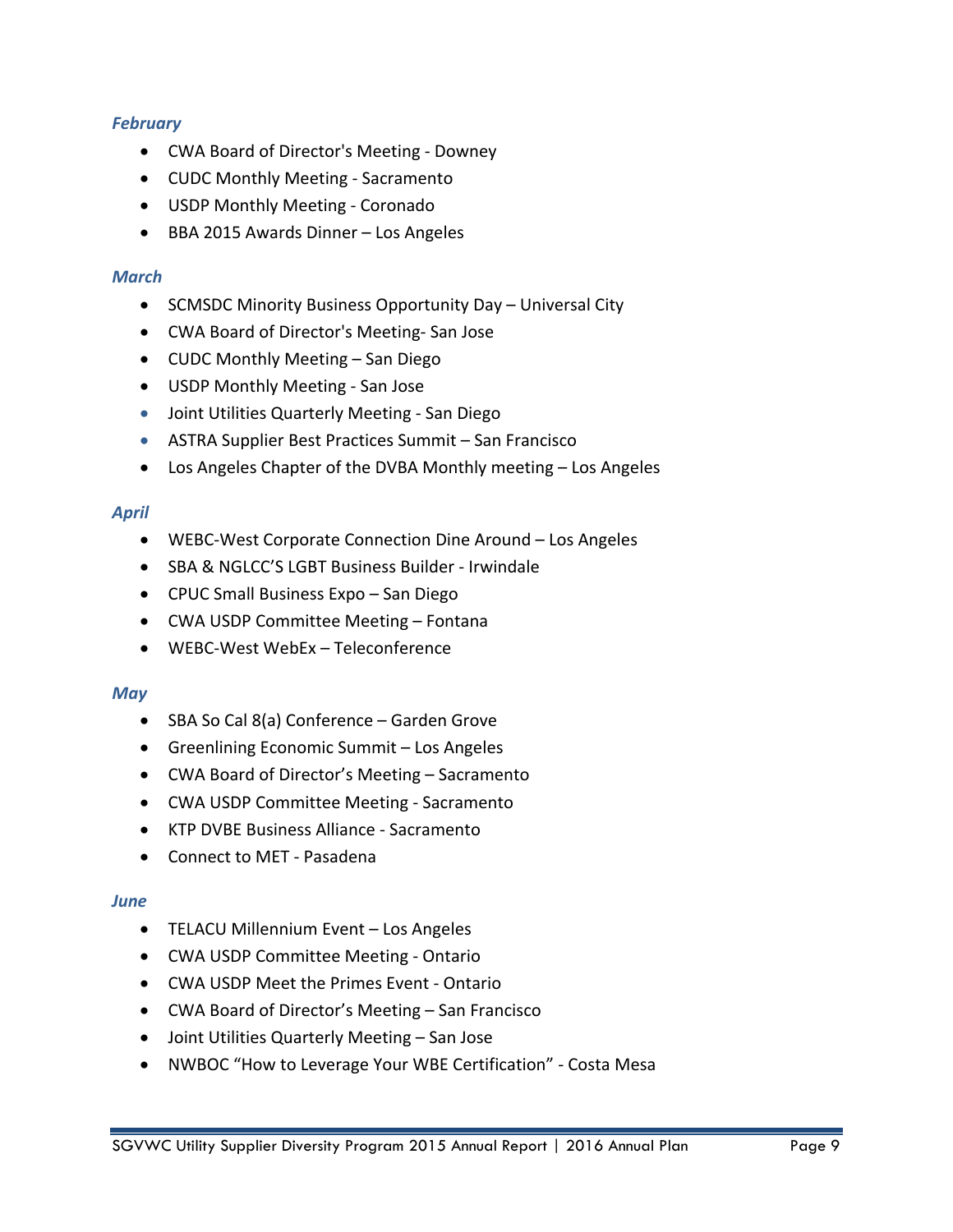#### *July*

- CWA Annual Planning Meeting Newport Beach
- AICOC  $12^{th}$  Anniversary Expo Rancho Mirage

#### *August*

- CWA Board of Director's Meeting Coronado
- CWA USDP Monthly Meeting Long Beach
- ELITE SDVOB National Conference Long Beach
- The Regalettes Scholarship Fundraiser Los Angeles
- Los Angeles Chapter of the DVBA Monthly meeting Los Angeles

#### *September*

- CWA Board of Director's Meeting Sacramento
- CWA USDP Committee Meeting San Jose
- CWA USDP Meet the Prime Event San Jose
- Joint Utilities Quarterly Meeting Irwindale
- Los Angeles Chapter of the DVBA Monthly meeting Los Angeles

#### *October*

- ABA Awards Banquet Universal City
- CPUC EnBanc San Francisco
- CWA Board of Director's Meeting Conference Call
- CPUC Small Business Expo San Francisco
- NMSDC Annual Conference San Diego
- CWA USDP Committee Meeting Coronado
- DVBE Turning Contacts into Contracts Procurement Conference Downey

#### *November*

- CWA 74<sup>th</sup> Annual Conference Monterey
- CWA Board of Director's Meeting Monterey
- DVBA Salute to Veterans Breakfast Beverly Hills
- AICOC Heritage Luncheon Anaheim

#### *December*

- Joint Utilities Quarterly Meeting San Francisco
- CWA USDP Monthly Meeting San Francisco

At many of these events, utility company representatives were introduced to WMDVLGBTBE suppliers with the potential for future procurement opportunities.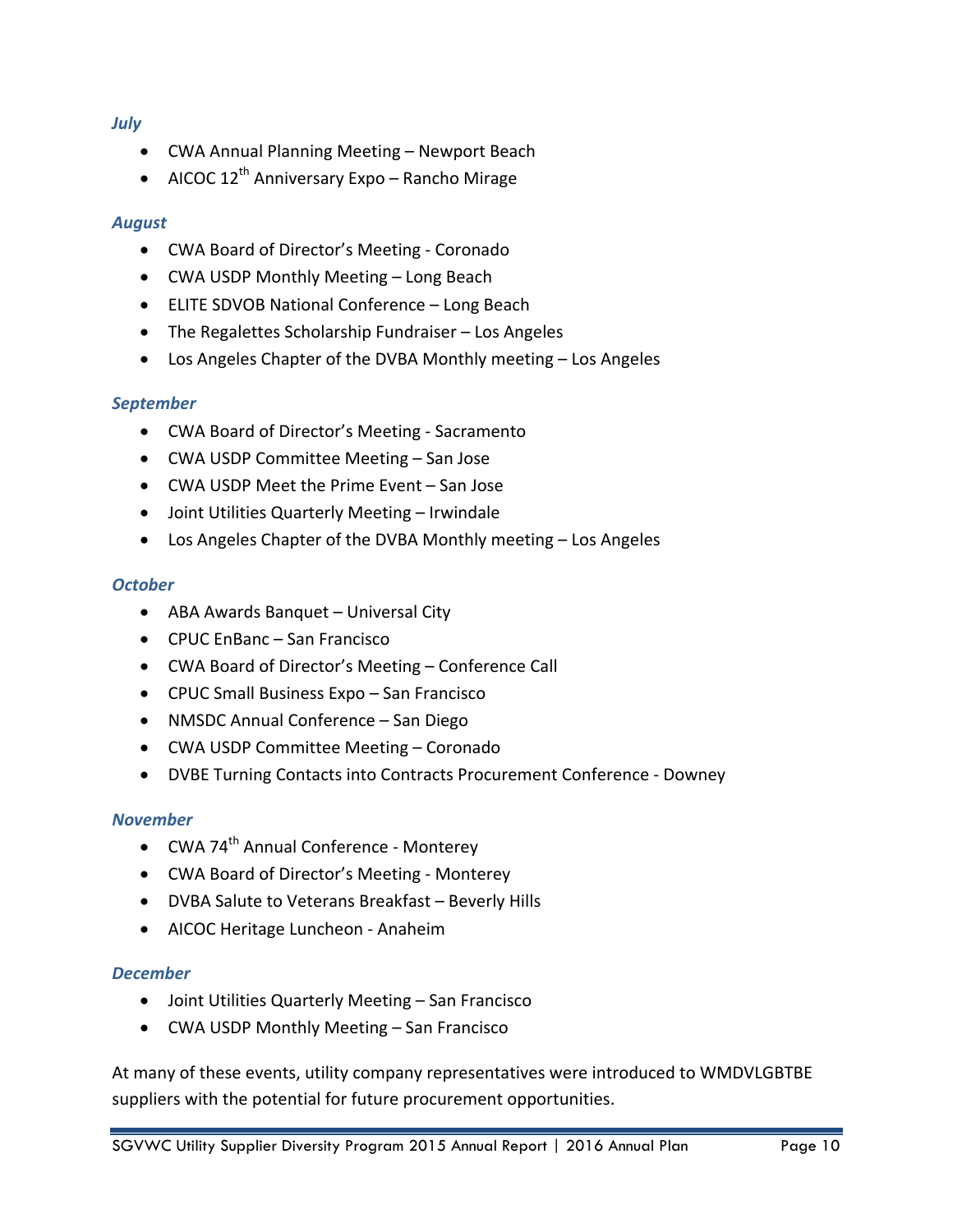|                       | <b>RESULTS BY ETHNICITY</b>                   | Direct \$   | Sub <sub>5</sub> | Total \$               | %      |
|-----------------------|-----------------------------------------------|-------------|------------------|------------------------|--------|
|                       | Asian-Pacific                                 | \$322,839   | \$0              | \$322,839              | 0.71%  |
|                       | <b>Black</b>                                  | \$30,000    | \$0              | \$30,000               | 0.07%  |
| <b>MINORITY MEN</b>   | Hispanic                                      | \$1,736,898 | \$510            | \$1,737,408            | 3.83%  |
|                       | Native American                               | \$35,765    | \$0              | \$35,765               | 0.08%  |
|                       | Other*                                        | \$0         | \$0              | \$0                    | 0.00%  |
|                       | <b>TOTAL MINORITY MEN</b>                     | \$2,125,502 | \$510            | \$2,126,012            | 4.69%  |
|                       | Asian-Pacific                                 | \$60,228    | \$0              | \$60,228               | 0.13%  |
|                       | <b>Black</b>                                  | \$9,084     | \$0              | \$9,084                | 0.02%  |
| <b>MINORITY WOMEN</b> | Hispanic                                      | \$97,574    | \$0              | \$97,574               | 0.22%  |
|                       | Native American                               | \$0         | \$0              | \$0                    | 0.00%  |
|                       | Other*                                        | \$0         | \$0              | \$0                    | 0.00%  |
|                       | <b>TOTAL MINORITY WOMEN</b>                   | \$166,886   | \$0              | \$166,886              | 0.37%  |
|                       | <b>TOTAL MINORITY (MBE)</b>                   | \$2,292,388 | \$510            | \$2,292,898            | 5.06%  |
|                       | TOTAL WOMEN, BUSINESS ENTERPRISES (WBE)       | \$1,883,221 |                  | $$74,793$ $$1,958,014$ | 4.32%  |
|                       | SUBTOTAL WOMEN, MINORITY BUSINESS (MWBE)      | \$4,175,609 |                  | $$75,303$ $$4,250,912$ | 9.38%  |
|                       | SERVICE DISABLED VETERANS (DVBE)              | \$223,723   | \$0              | \$223,723              | 0.49%  |
|                       | LESBIAN, GAY, BISEXUAL AND TRANSGENDER (LGBT) | \$1,779,229 |                  | \$0 \$1,779,229        | 3.93%  |
|                       | OTHER**                                       | \$0         | \$0              | \$0                    | 0.00%  |
|                       |                                               |             |                  |                        |        |
|                       | TOTAL WMDVLGBTBE                              | \$6,178,561 | \$75,303         | \$6,253,864            | 13.80% |
|                       | NET PROCUREMENT***                            |             | \$45,305,101     |                        |        |

#### **9.1.2.Summary of WMDVLGBTBE purchases/contracts**

NOTE: \*FIRMS WITH MULTI MINORITY OWNERSHIP STATUS

\*\* FIRMS CLASSIFIED AS 8(a) OF SMALL BUSINESS ADMINISTRATION INCLUDES NON‐WMDVLGBTBE

\*\*\*NET PROCUREMENT INCLUDES PURCHASE ORDER, NON‐PURCHASE ORDER, AND CREDIT CARD DOLLARS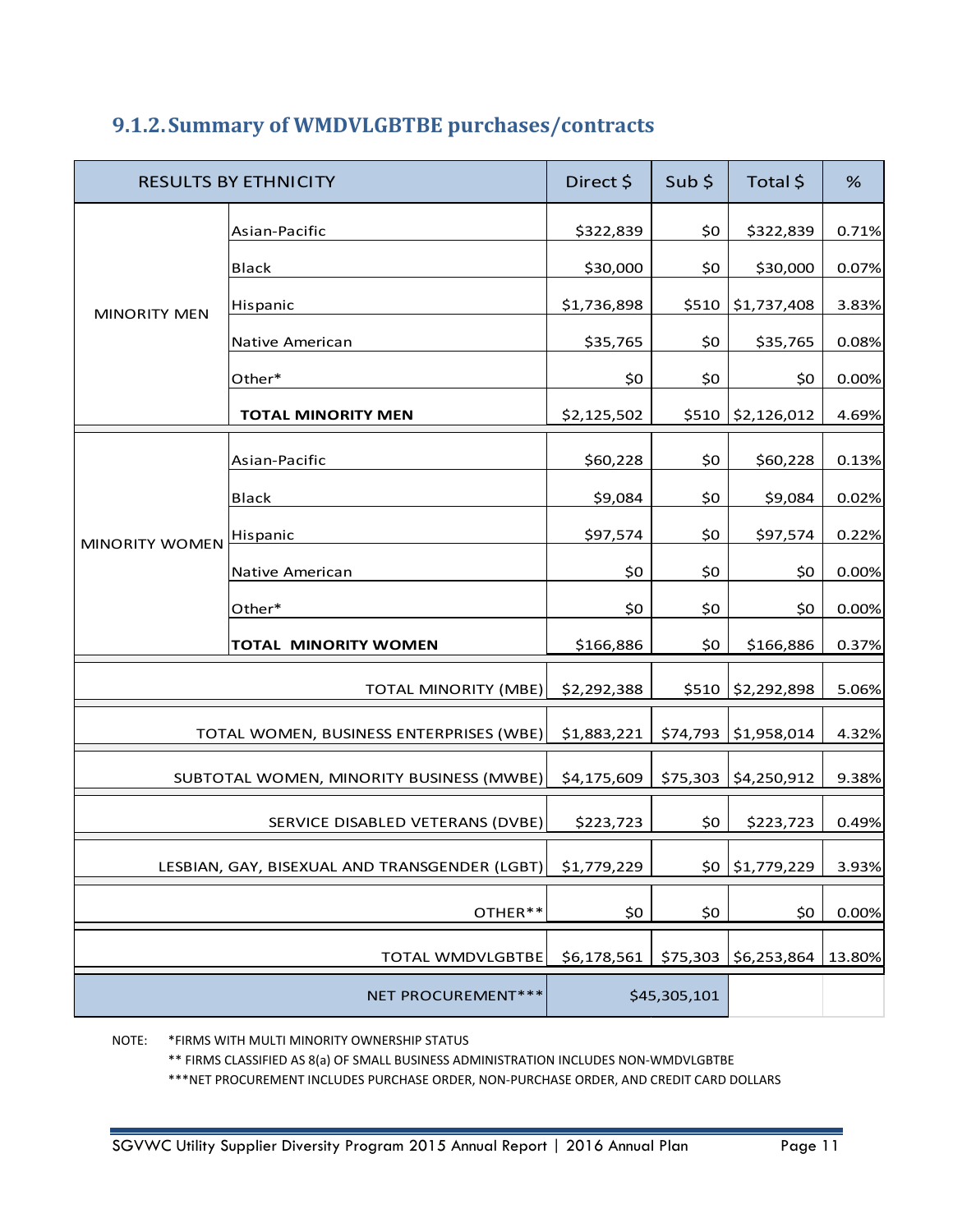|                                                                            |                                            | DBE PROCUREMENT BY PRODUCT AND SERVICE CATEGORIES |                      |                |                       |                             |                                  |                  |  |
|----------------------------------------------------------------------------|--------------------------------------------|---------------------------------------------------|----------------------|----------------|-----------------------|-----------------------------|----------------------------------|------------------|--|
|                                                                            |                                            |                                                   | <b>PRODUCT</b>       |                | <b>SERVICE</b>        |                             | <b>TOTAL</b>                     |                  |  |
|                                                                            |                                            |                                                   | $\boldsymbol{\zeta}$ | %              | \$                    | %                           | \$                               | %                |  |
| <b>Minority Men</b>                                                        | Asian-Pacific                              | Direct                                            | 261,907.07           | 0.58           | 60,932.53             | 0.13                        | \$<br>322,839.60                 | 0.71             |  |
|                                                                            | <b>Black</b>                               | Direct                                            |                      | 0              | 30,000.00             | 0.07                        | $\zeta$<br>30,000.00             | 0.07             |  |
|                                                                            | Hispanic                                   | Direct                                            | 86,953.80            | 0.19           | 1,649,944.60          | 3.64                        | \$1,736,898.40                   | 3.83             |  |
|                                                                            | Native American                            | Direct                                            |                      | 0              | 35,765.14             | 0.08                        | $\zeta$<br>35,765.14             | 0.08             |  |
|                                                                            | Other                                      | Direct                                            |                      |                |                       |                             | \$                               | $\boldsymbol{0}$ |  |
|                                                                            | <b>Total Minority Men</b>                  | Direct                                            | \$<br>348,860.87     | 0.77           | \$1,776,642.27        |                             | $3.92 \mid \xi$ 2,125,503.14     | 4.69             |  |
| Minority Women                                                             | Asian-Pacific                              | Direct                                            | 60,228.64            | 0.13           |                       | $\overline{O}$              | \$<br>60,228.64                  | 0.13             |  |
|                                                                            | <b>Black</b>                               | Direct                                            | 9,084.99             | 0.02           |                       | 0                           | \$<br>9,084.99                   | 0.02             |  |
|                                                                            | Hispanic                                   | Direct                                            |                      | 0              | 97,575.16             | 0.22                        | $\zeta$<br>97,575.16             | 0.22             |  |
|                                                                            | Native American                            | Direct                                            |                      |                |                       | $\overline{0}$              | \$                               | $\pmb{0}$        |  |
|                                                                            | Other                                      | Direct                                            |                      |                |                       | $\Omega$                    | \$                               | $\mathbf 0$      |  |
|                                                                            | <b>Total Minority Women</b>                | Direct                                            | $\zeta$<br>69,313.63 | 0.15           | $\zeta$<br>97,575.16  | 0.22                        | $\zeta$<br>166,888.79            | 0.37             |  |
| (MBE)                                                                      | <b>Total Minority Business Enterprises</b> | Direct                                            | \$<br>418,174.50     |                | 0.92 \$1,874,217.43   |                             | 4.14 $\binom{2}{3}$ 2,292,391.93 | 5.06             |  |
|                                                                            | Women Business Enterprises (WBE)           | Direct                                            | 607,910.92           | 1.34           | 1,275,311.06          |                             | $2.81 \div 1,883,221.98$         | 4.15             |  |
| <b>Total Women, MInority Business</b><br><b>Enterprises (MWBE)</b>         |                                            | Direct                                            | \$1,026,085.42       |                | 2.26 \$3,149,528.49   | 6.95                        | \$4,175,613.91                   | 9.21             |  |
| Service Disabled Veteran Business<br>Enterprises (DVBE)                    |                                            | Direct                                            |                      | 0              | 223,723.05            | $0.49$ \$                   | 223,723.05                       | 0.49             |  |
| Lesbian, Gay, Bisexual, Transgender<br><b>Business Enterprise (LGBTBE)</b> |                                            | Direct                                            | $\sim$               | $\overline{0}$ | 1,779,229.30          |                             | 3.93 \$1,779,229.30              | 3.93             |  |
| Total Other 8(a)**                                                         |                                            | Direct                                            |                      |                |                       | 01                          | \$                               | $\Omega$         |  |
|                                                                            | <b>TOTAL WMDVBE</b>                        | <b>Direct</b>                                     | \$1,026,085.42       |                | $2.26$ \$5,152,480.84 | $\mathsf{\dot{S}}$<br>11.37 | \$6,178,566.26                   | 13.63            |  |
|                                                                            | Total Product Procurement   \$             |                                                   |                      | 12,850,722.73  |                       |                             |                                  |                  |  |
|                                                                            | Total Service Procurement   \$             |                                                   |                      | 32,454,378.34  |                       |                             |                                  |                  |  |
|                                                                            | Net Procurement   \$                       |                                                   |                      | 45,305,101.07  |                       |                             |                                  |                  |  |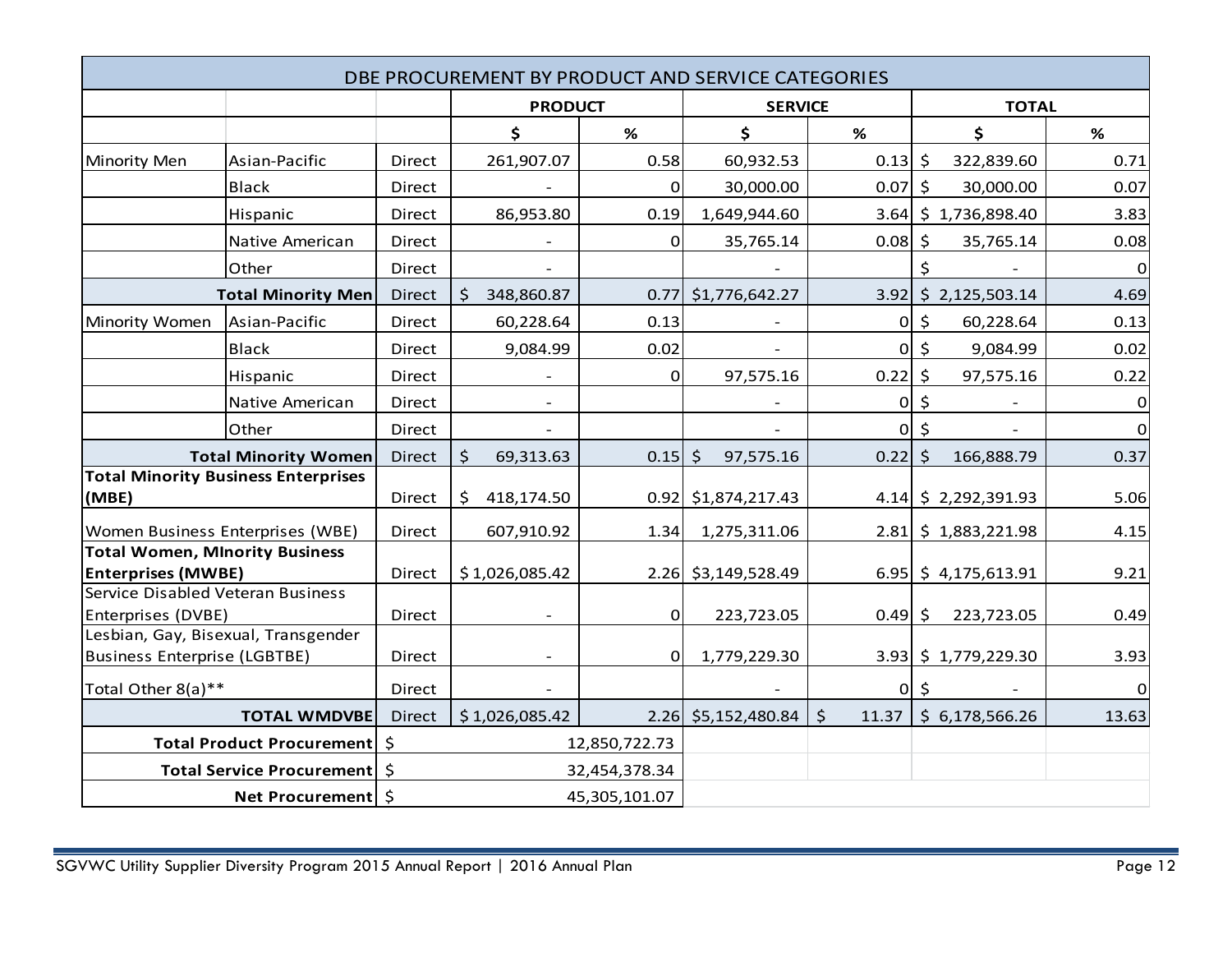|          | WMDVLGBTBE PROCUREMENT BY STANDARD INDUSTRIAL CLASSIFICATION CODES - DETAIL |                               |       |            |                         |                          |       |            |                 |     |       |                       |                          |                                    |                                |        |                            |                   |
|----------|-----------------------------------------------------------------------------|-------------------------------|-------|------------|-------------------------|--------------------------|-------|------------|-----------------|-----|-------|-----------------------|--------------------------|------------------------------------|--------------------------------|--------|----------------------------|-------------------|
|          |                                                                             |                               |       |            |                         |                          |       |            |                 |     |       |                       |                          |                                    | Lesbian, Gay,                  |        |                            |                   |
|          |                                                                             |                               |       |            |                         |                          |       |            |                 |     |       |                       |                          | <b>Disabled</b>                    | Bisexual,                      |        |                            |                   |
|          |                                                                             | <b>Asian-Pacific American</b> |       |            | <b>African American</b> | <b>Hispanic American</b> |       |            | Native American |     | Other |                       | Women<br><b>Business</b> | <b>Veterans</b><br><b>Business</b> | Transgender<br><b>Business</b> |        |                            |                   |
|          |                                                                             |                               |       |            |                         |                          |       |            |                 |     |       | <b>Total Minority</b> | <b>Enterprises</b>       | <b>Enterprises</b>                 | <b>Enterprises</b>             |        | <b>TOTAL</b>               |                   |
| SIC Code |                                                                             | <b>Men</b>                    | Women | <b>Men</b> | Women                   | Men                      | Women | <b>Men</b> | Women           | Men | Women | <b>Business (MBE)</b> | (WBE)                    | (DVBE)                             | (LGBT)                         | Other* | <b>WMDVLGBTBE</b>          | Total Spend       |
|          |                                                                             |                               |       |            |                         |                          |       |            |                 |     |       | $\Omega$              |                          |                                    |                                |        | $\mathbf{0}$               | 38,390.33         |
| 14       |                                                                             |                               |       |            |                         |                          |       |            |                 |     |       | $\overline{0}$        |                          |                                    |                                |        | $\mathbf 0$                | 0.08              |
|          |                                                                             |                               |       |            |                         |                          |       |            |                 |     |       | $\Omega$              |                          |                                    |                                |        | $\mathbf{0}$               | 3,405,993.89      |
| 15       |                                                                             |                               |       |            |                         |                          |       |            |                 |     |       | $\Omega$              |                          |                                    |                                |        | $\mathbf{0}$               | 7.52              |
| 16       |                                                                             |                               |       |            |                         |                          |       | 35,765.14  |                 |     |       | 35765.14              |                          |                                    | 1,779,229.30                   |        | 1814994.44                 | 2,085,261.59      |
|          |                                                                             |                               |       |            |                         |                          |       | 0.08       |                 |     |       | 0.08                  |                          |                                    | 3.93                           |        | 4.01                       | 4.61              |
| 17       |                                                                             |                               |       |            |                         | 5,244.89                 |       |            |                 |     |       | 5244.89               |                          | 223,723.05                         |                                |        | 228967.94                  | 11,345,941.42     |
|          |                                                                             |                               |       |            |                         | 0.01                     |       |            |                 |     |       | 0.01                  |                          | 0.49                               |                                |        | 0.5                        | 25.04             |
| 25       |                                                                             | 4,568.16                      |       |            |                         |                          |       |            |                 |     |       | 4568.16               |                          |                                    |                                |        | 4568.16                    | 4,568.16          |
|          |                                                                             | 0.01                          |       |            |                         |                          |       |            |                 |     |       | 0.01                  |                          |                                    |                                |        | 0.01                       | 0.01              |
| 28       |                                                                             |                               |       |            |                         |                          |       |            |                 |     |       | 0                     |                          |                                    |                                |        | $\mathbf 0$                | 8,938.03          |
|          |                                                                             |                               |       |            |                         |                          |       |            |                 |     |       | $\overline{0}$        |                          |                                    |                                |        | $\mathbf 0$                | 0.02              |
| 29       |                                                                             |                               |       |            |                         |                          |       |            |                 |     |       | $\Omega$              |                          |                                    |                                |        | $\pmb{0}$                  | 10,261.51         |
|          |                                                                             |                               |       |            |                         |                          |       |            |                 |     |       | $\Omega$              |                          |                                    |                                |        | $\pmb{0}$                  | 0.02              |
| 32       |                                                                             |                               |       |            |                         |                          |       |            |                 |     |       | $\Omega$              |                          |                                    |                                |        | $\pmb{0}$                  | 558,976.12        |
|          |                                                                             |                               |       |            |                         |                          |       |            |                 |     |       | $\overline{0}$        |                          |                                    |                                |        | $\mathbf 0$                | 1.23              |
| 34       |                                                                             |                               |       |            |                         |                          |       |            |                 |     |       | $\Omega$              |                          |                                    |                                |        | $\overline{0}$             | 43,984.69         |
|          |                                                                             |                               |       |            |                         |                          |       |            |                 |     |       | $\Omega$              |                          |                                    |                                |        | $\mathbf 0$                | 0.1               |
| 35       |                                                                             |                               |       |            |                         |                          |       |            |                 |     |       | $\overline{0}$        |                          |                                    |                                |        | $\mathbf 0$                | 1,465,568.85      |
|          |                                                                             |                               |       |            |                         |                          |       |            |                 |     |       | $\Omega$              |                          |                                    |                                |        | $\mathbf 0$                | 3.23              |
| 36       |                                                                             |                               |       |            |                         |                          |       |            |                 |     |       | $\overline{0}$        |                          |                                    |                                |        | $\mathbf{0}$               | 287,232.26        |
|          |                                                                             |                               |       |            |                         |                          |       |            |                 |     |       | $\Omega$<br>$\Omega$  |                          |                                    |                                |        | $\mathbf 0$<br>$\mathbf 0$ | 0.63              |
| 38       |                                                                             |                               |       |            |                         |                          |       |            |                 |     |       | 0                     |                          |                                    |                                |        | $\pmb{0}$                  | 95,307.29<br>0.21 |
|          |                                                                             | 167,712.00                    |       |            |                         |                          |       |            |                 |     |       | 167712                |                          |                                    |                                |        | 167712                     | 887,580.39        |
| 39       |                                                                             | 0.37                          |       |            |                         |                          |       |            |                 |     |       | 0.37                  |                          |                                    |                                |        | 0.37                       | 1.96              |
|          |                                                                             |                               |       |            |                         |                          |       |            |                 |     |       | $\Omega$              |                          |                                    |                                |        | $\pmb{0}$                  | 1,928,962.84      |
| 46       |                                                                             |                               |       |            |                         |                          |       |            |                 |     |       | 0                     |                          |                                    |                                |        | $\pmb{0}$                  | 4.26              |
|          |                                                                             |                               |       |            |                         |                          |       |            |                 |     |       | $\Omega$              |                          |                                    |                                |        | $\pmb{0}$                  | 222,562.84        |
| 48       |                                                                             |                               |       |            |                         |                          |       |            |                 |     |       | $\Omega$              |                          |                                    |                                |        | $\mathbf{0}$               | 0.49              |
|          |                                                                             |                               |       |            |                         |                          |       |            |                 |     |       | $\Omega$              |                          |                                    |                                |        | $\mathbf{0}$               | 6,191.03          |
| 50       |                                                                             |                               |       |            |                         |                          |       |            |                 |     |       | 0                     |                          |                                    |                                |        | $\mathbf 0$                | 0.01              |
|          |                                                                             |                               |       |            |                         |                          |       |            |                 |     |       | $\overline{0}$        | 31,491.57                |                                    |                                |        | 31491.57                   | 62,887.10         |
| 51       |                                                                             |                               |       |            |                         |                          |       |            |                 |     |       |                       | 0.07                     |                                    |                                |        | 0.07                       | 0.14              |
|          |                                                                             |                               |       |            |                         |                          |       |            |                 |     |       | $\overline{0}$        | 60,112.68                |                                    |                                |        | 60112.68                   | 135,810.21        |
| 52       |                                                                             |                               |       |            |                         |                          |       |            |                 |     |       | $\Omega$              | 0.13                     |                                    |                                |        | 0.13                       | 0.3               |
|          |                                                                             |                               |       |            |                         |                          |       |            |                 |     |       | $\Omega$              |                          |                                    |                                |        | $\pmb{0}$                  | 36,049.65         |
| 54       |                                                                             |                               |       |            |                         |                          |       |            |                 |     |       |                       |                          |                                    |                                |        | $\mathbf{0}$               | 0.08              |
|          |                                                                             |                               |       |            |                         | 189,920.84               |       |            |                 |     |       | 189920.84             | 516,077.11               |                                    |                                |        | 705997.95                  | 752,230.41        |
| 55       |                                                                             |                               |       |            |                         | 0.42                     |       |            |                 |     |       | 0.42                  | 1.14                     |                                    |                                |        | 1.56                       | 1.66              |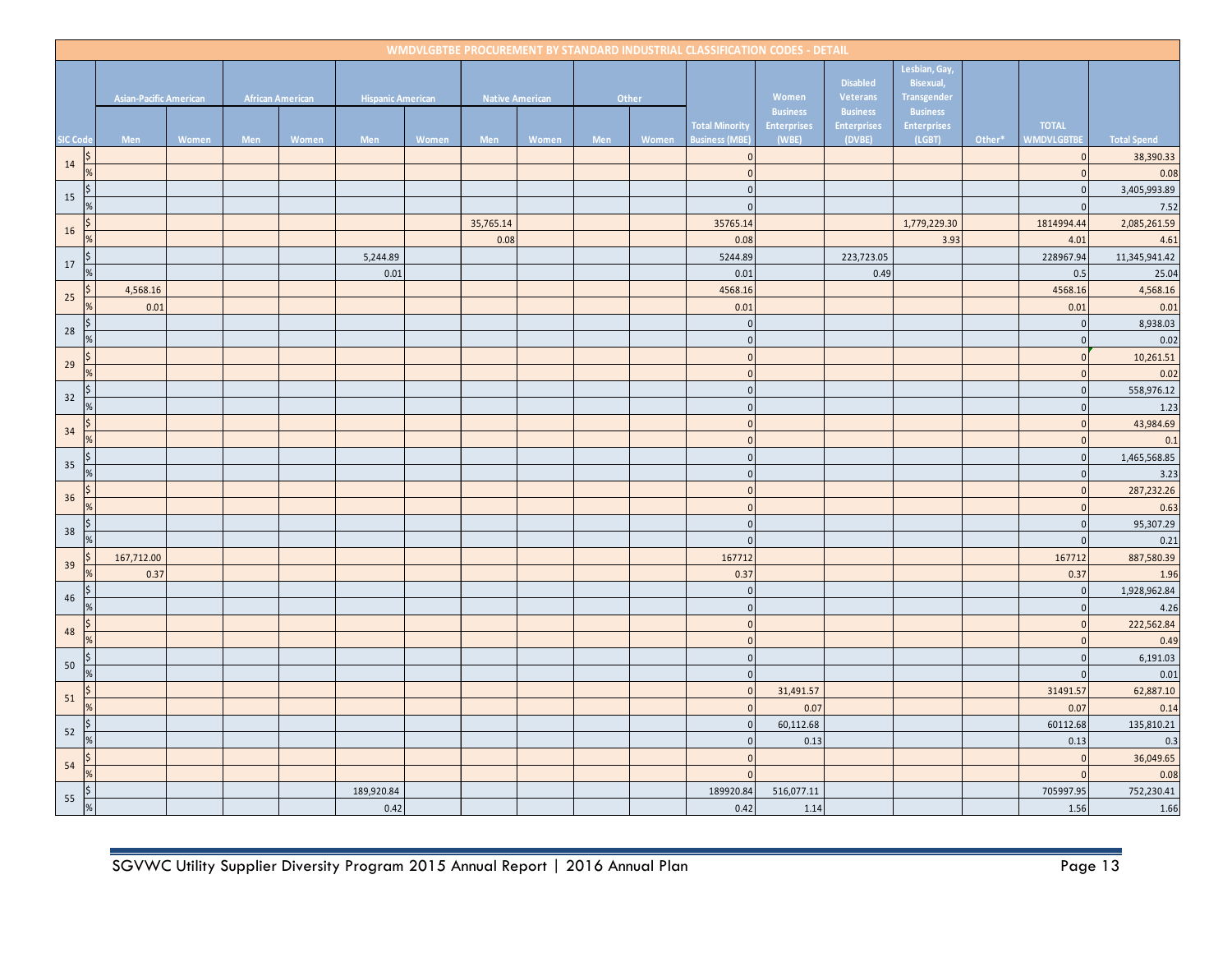|                 | WMDVLGBTBE PROCUREMENT BY STANDARD INDUSTRIAL CLASSIFICATION CODES - DETAIL |                               |          |            |                         |                                                                                                                                                                                                      |           |      |                        |                                |                        |                                                |                                                |                                                 |                                                                     |                       |                                   |                         |
|-----------------|-----------------------------------------------------------------------------|-------------------------------|----------|------------|-------------------------|------------------------------------------------------------------------------------------------------------------------------------------------------------------------------------------------------|-----------|------|------------------------|--------------------------------|------------------------|------------------------------------------------|------------------------------------------------|-------------------------------------------------|---------------------------------------------------------------------|-----------------------|-----------------------------------|-------------------------|
|                 |                                                                             | <b>Asian-Pacific American</b> |          |            | <b>African American</b> | <b>Hispanic American</b>                                                                                                                                                                             |           |      | <b>Native American</b> |                                | Other                  |                                                | Women                                          | <b>Disabled</b><br><b>Veterans</b>              | Lesbian, Gay,<br>Bisexual,<br><b>Transgender</b>                    |                       |                                   |                         |
|                 | <b>SIC Code</b>                                                             | <b>Men</b>                    | Women    | <b>Men</b> | Women                   | <b>Men</b>                                                                                                                                                                                           | Women     | Men  | Women                  | Men                            | Women                  | <b>Total Minority</b><br><b>Business (MBE)</b> | <b>Business</b><br><b>Enterprises</b><br>(WBE) | <b>Business</b><br><b>Enterprises</b><br>(DVBE) | <b>Business</b><br><b>Enterprises</b><br>(LGBT)                     | Other*                | <b>TOTAL</b><br><b>WMDVLGBTBE</b> | Total Spend             |
|                 |                                                                             |                               |          |            |                         |                                                                                                                                                                                                      |           |      |                        |                                |                        |                                                |                                                |                                                 |                                                                     |                       | $\Omega$                          | 120.96                  |
| 56              |                                                                             |                               |          |            |                         |                                                                                                                                                                                                      |           |      |                        |                                |                        | $\Omega$                                       |                                                |                                                 |                                                                     |                       |                                   | 0.00                    |
|                 |                                                                             |                               |          |            |                         |                                                                                                                                                                                                      |           |      |                        |                                |                        |                                                |                                                |                                                 |                                                                     |                       |                                   | 16115.81                |
| 57              |                                                                             |                               |          |            |                         |                                                                                                                                                                                                      |           |      |                        |                                |                        | $\Omega$                                       |                                                |                                                 |                                                                     |                       |                                   | 0.04                    |
|                 |                                                                             | 89,626.91                     |          |            | 9,084.99                | 86,953.80                                                                                                                                                                                            |           |      |                        |                                |                        | 185665.7                                       | 332,519.94                                     |                                                 |                                                                     |                       | 518185.64                         | 5,057,839.14            |
| 59              |                                                                             | 0.2                           |          |            | 0.02                    | 0.19                                                                                                                                                                                                 |           |      |                        |                                |                        | 0.41                                           | 0.73                                           |                                                 |                                                                     |                       | 1.14                              | 11.16                   |
| 60              |                                                                             |                               |          |            |                         |                                                                                                                                                                                                      |           |      |                        |                                |                        |                                                |                                                |                                                 |                                                                     |                       | $\Omega$                          | 784,563.79              |
|                 |                                                                             |                               |          |            |                         |                                                                                                                                                                                                      |           |      |                        |                                |                        |                                                |                                                |                                                 |                                                                     |                       |                                   | 1.73                    |
| 63              |                                                                             |                               |          |            |                         |                                                                                                                                                                                                      |           |      |                        |                                |                        | $\Omega$                                       |                                                |                                                 |                                                                     |                       | $\Omega$                          | 3,408,565.95            |
|                 |                                                                             |                               |          |            |                         |                                                                                                                                                                                                      |           |      |                        |                                |                        | $\theta$                                       |                                                |                                                 |                                                                     |                       | $\Omega$                          | 7.52                    |
| 64              |                                                                             |                               |          |            |                         |                                                                                                                                                                                                      |           |      |                        |                                |                        | $\mathbf{0}$                                   |                                                |                                                 |                                                                     |                       | $\overline{0}$                    | 500.00                  |
|                 |                                                                             |                               |          |            |                         |                                                                                                                                                                                                      |           |      |                        |                                |                        | $\mathbf{0}$                                   |                                                |                                                 |                                                                     |                       | $\overline{0}$                    | $\overline{\mathbf{0}}$ |
| 65              |                                                                             |                               |          |            |                         |                                                                                                                                                                                                      |           |      |                        |                                |                        |                                                |                                                |                                                 |                                                                     |                       |                                   | 1,250.00                |
|                 |                                                                             |                               |          |            |                         |                                                                                                                                                                                                      |           |      |                        |                                |                        | $\theta$                                       |                                                |                                                 |                                                                     |                       |                                   | $\overline{\mathbf{0}}$ |
| 67              |                                                                             |                               |          |            |                         |                                                                                                                                                                                                      |           |      |                        |                                |                        | $\Omega$                                       |                                                |                                                 |                                                                     |                       | $\Omega$                          | 538,425.00              |
|                 |                                                                             |                               |          |            |                         |                                                                                                                                                                                                      |           |      |                        |                                |                        | $\mathbf{0}$                                   |                                                |                                                 |                                                                     |                       | $\Omega$                          | 1.19                    |
| 70              |                                                                             |                               |          |            |                         |                                                                                                                                                                                                      |           |      |                        |                                |                        | $\Omega$                                       |                                                |                                                 |                                                                     |                       | $\mathbf{0}$                      | 1,883.52                |
|                 |                                                                             |                               |          |            |                         |                                                                                                                                                                                                      |           |      |                        |                                |                        | $\Omega$                                       |                                                |                                                 |                                                                     |                       |                                   | $\overline{\mathbf{0}}$ |
| 73              |                                                                             | 19,130.81                     | 768.00   | 30,000.00  |                         | 831,809.37                                                                                                                                                                                           |           |      |                        |                                |                        | 881708.18                                      | 911,793.46                                     |                                                 |                                                                     |                       | 1793501.64                        | 3,227,833.93            |
|                 |                                                                             | 0.04                          | 0.00     | 0.07       |                         | 1.84                                                                                                                                                                                                 |           |      |                        |                                |                        | 1.95                                           | 2.01                                           |                                                 |                                                                     |                       | 3.96                              | 7.13                    |
| 75              |                                                                             |                               |          |            |                         |                                                                                                                                                                                                      | 72,316.61 |      |                        |                                |                        | 72316.61                                       |                                                |                                                 |                                                                     |                       | 72316.61                          | 626,115.10              |
|                 |                                                                             |                               |          |            |                         |                                                                                                                                                                                                      | 0.16      |      |                        |                                |                        | 0.16                                           |                                                |                                                 |                                                                     |                       | 0.16                              | 1.38                    |
| 76              |                                                                             |                               |          |            |                         |                                                                                                                                                                                                      | 25,258.55 |      |                        |                                |                        | 25258.55                                       |                                                |                                                 |                                                                     |                       | 25258.55                          | 167,691.85              |
|                 |                                                                             |                               |          |            |                         |                                                                                                                                                                                                      | 0.06      |      |                        |                                |                        | 0.06                                           |                                                |                                                 |                                                                     |                       | 0.06                              | 0.37                    |
| 80              |                                                                             |                               |          |            |                         |                                                                                                                                                                                                      |           |      |                        |                                |                        | $\theta$                                       |                                                |                                                 |                                                                     |                       | $\overline{0}$                    | 2,502,201.20            |
|                 |                                                                             |                               |          |            |                         |                                                                                                                                                                                                      |           |      |                        |                                |                        | $\theta$                                       |                                                |                                                 |                                                                     |                       | $\Omega$                          | 5.52                    |
| 81              |                                                                             |                               |          |            |                         |                                                                                                                                                                                                      |           |      |                        |                                |                        | $\theta$                                       |                                                |                                                 |                                                                     |                       |                                   | 470,705.94              |
|                 |                                                                             |                               |          |            |                         |                                                                                                                                                                                                      |           |      |                        |                                |                        | $\mathbf 0$                                    |                                                |                                                 |                                                                     |                       | $\Omega$                          | 1.04                    |
| 82              |                                                                             |                               |          |            |                         |                                                                                                                                                                                                      |           |      |                        |                                |                        | $\theta$                                       |                                                |                                                 |                                                                     |                       | $\Omega$                          | 10,874.00               |
|                 |                                                                             |                               |          |            |                         |                                                                                                                                                                                                      |           |      |                        |                                |                        | $\Omega$                                       |                                                |                                                 |                                                                     |                       | $\Omega$                          | 0.02                    |
| 87              |                                                                             | 32,105.00                     |          |            |                         | 98,837.00                                                                                                                                                                                            |           |      |                        |                                |                        | 130942                                         | 2,755.00                                       |                                                 |                                                                     |                       | 133697                            | 1,002,396.94            |
|                 |                                                                             | 0.07                          |          |            |                         | 0.22                                                                                                                                                                                                 |           |      |                        |                                |                        | 0.29                                           | 0.01                                           |                                                 |                                                                     |                       | 0.3                               | 2.22                    |
| 89              |                                                                             | 9696.72                       | 59460.64 |            |                         | 524132.5                                                                                                                                                                                             |           |      |                        |                                |                        | 593289.86                                      | 28472.22                                       |                                                 |                                                                     |                       | 621762.08                         | 4,105,319.33            |
|                 |                                                                             | 0.02                          | 0.13     |            |                         | 1.16                                                                                                                                                                                                 |           |      |                        |                                |                        | 1.31                                           | 0.06                                           |                                                 |                                                                     |                       | 1.37                              | 9.06                    |
| <b>TOTAL</b> \$ |                                                                             |                               |          |            |                         | $\frac{1}{5}$ 322,839.60 $\frac{1}{5}$ \$60,228.64 $\frac{1}{5}$ \$30,000.00 $\frac{1}{5}$ \$9,084.99 $\frac{1}{5}$ \$1,736,898.40 $\frac{1}{5}$ \$97,575.16 $\frac{1}{5}$ \$35,765.14 $\frac{1}{5}$ |           |      | $\sim 100$             | $\mathsf{S}$<br>$\sim 10^{-1}$ | $\mathsf{S}$<br>$\sim$ |                                                | \$2,292,391.93 \$1,883,221.98                  |                                                 | $\frac{1}{2}$ 223,723.05 $\frac{1}{2}$ \$1,779,229.30 $\frac{1}{2}$ | $\sim 100$ km $^{-1}$ | \$6,178,566.26                    | 45,305,101.07           |
| <b>TOTAL %</b>  |                                                                             | 0.71                          | 0.13     | 0.07       | 0.02                    | 3.84                                                                                                                                                                                                 | 0.22      | 0.08 | $\sim$                 | $\Delta \sim$                  | $\sim$                 | 5.07                                           | 4.15                                           | 0.49                                            | 3.93                                                                | $\sim$                | 13.64                             | 100.00                  |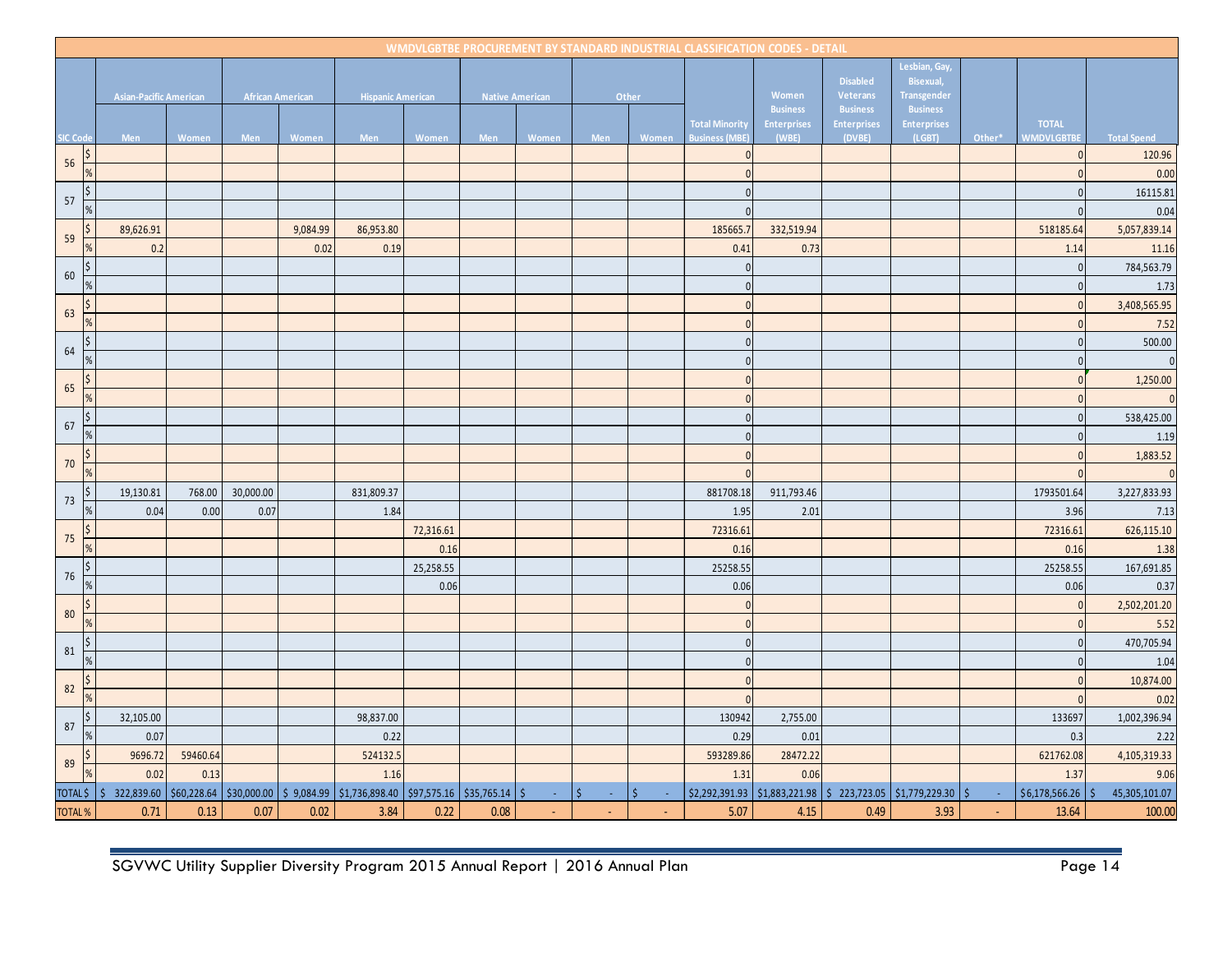#### **9.1.3.Itemization of WMDVLGBTBE program expense**

| <b>Expense Category</b>                 | 2015 (Actual) |
|-----------------------------------------|---------------|
| <b>Wages</b>                            | \$61,109.65   |
| <b>Other Employee Expenses</b>          | \$9,043.54    |
| Program Expenses                        | \$2,417.91    |
| <b>Reporting Expenses</b>               | 0             |
| <b>Training</b>                         | 0             |
| Consultant                              | 0             |
| Other Expenses (including CWA expenses) | \$24,399.95   |
| <b>TOTAL PROGRAM EXPENSES:</b>          | \$96,971.05   |

#### **9.1.4.Description of progress in meeting or exceeding set goals**

|                                                                    | <b>Current Year</b> | <b>Current Year</b> |
|--------------------------------------------------------------------|---------------------|---------------------|
| Category                                                           | <b>Results</b>      | Goals               |
| Minority Business Enterprises (MBE)                                | 5.06%               | 11.0%               |
| Women Business Enterprises (WBE)                                   | 4.32%               | 4.5%                |
| Service Disabled Veteran Business Enterprises (DVBE)               | 0.49%               | 0.5%                |
| Lesbian, Gay, Bisexual, Transgender Business<br>Enterprises (LGBT) | 3.93%               | 0.0%                |
| Other**                                                            | 0.0%                | 0.0%                |
| <b>TOTAL WMDVLGBTBE</b>                                            | 13.80%              | 16.0%               |

#### *Explanation of circumstances*

This is the first year that San Gabriel reported spend on a cash basis rather than an accrual basis. That caused our percentage of actual spend to be lower than anticipated.

Our procurement with WMDVLGBTBEs in 2015 totaled \$6,178,561 in direct spend, compared to \$5,446,441 in 2014. Additionally, we are glad to report \$75,303 in indirect spend bringing our total spend to \$6,253,864.

The number of certified WMDVLGBTBEs we did business with in 2015 dropped from 53 in 2014 to 43.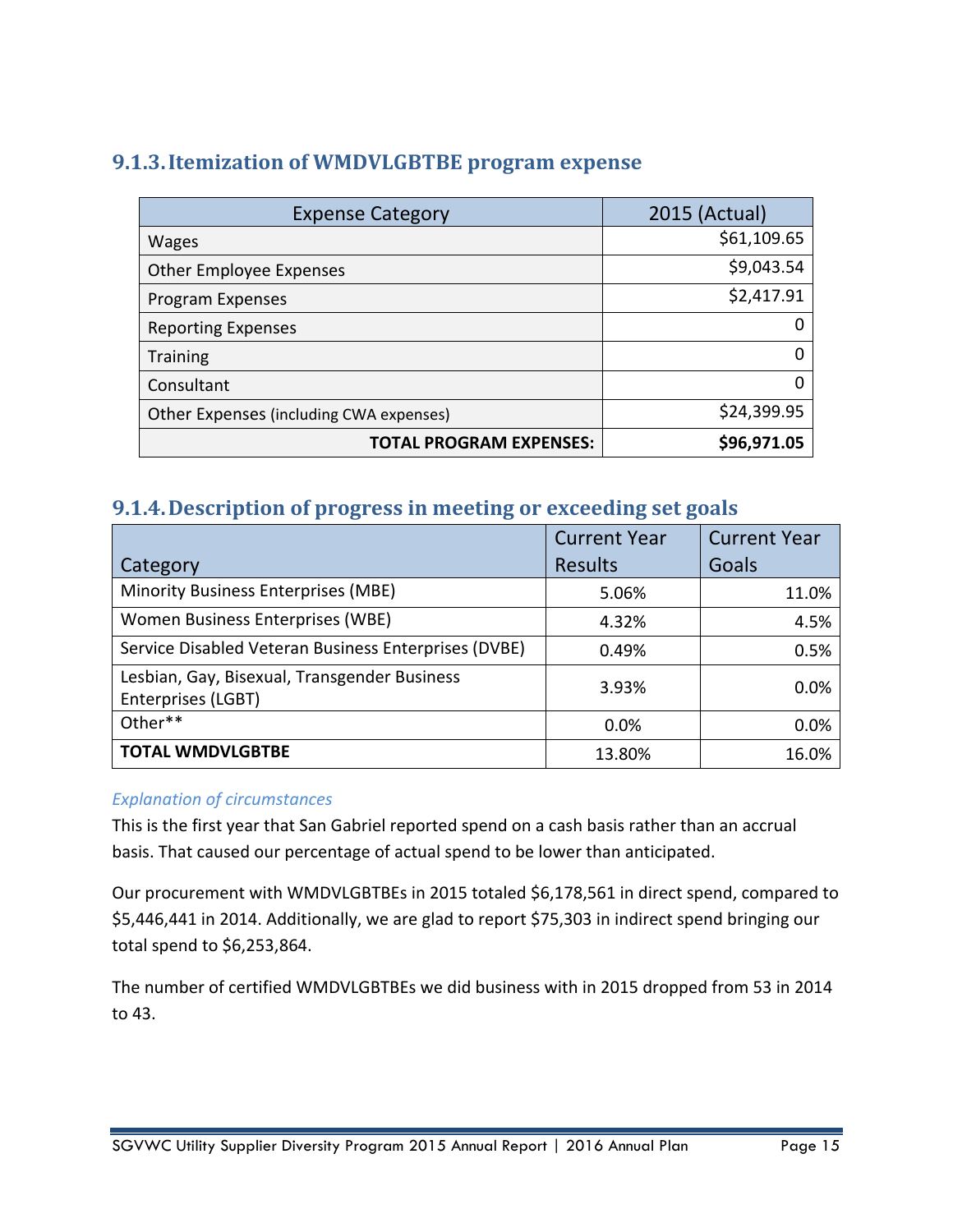#### **9.1.5.Summary of prime contractor utilization of WMDVLGBTBE subcontractors**

|                        | <b>Minority Male</b> | Minority<br>Female | Minority<br><b>Business</b><br>Enterprise<br>(MBE) | Women<br><b>Business</b><br>Enterprise<br>(WBE) | Women<br>Minority<br><b>Business</b><br>Enterprise<br>(WMBE) | Service<br><b>Disabled</b><br><b>Veterans</b><br>Enterprise<br>(SDVBE) | Lesbian, Gay,<br>Bisexual,<br>Transgender<br><b>Business</b><br><b>Enterprises</b><br>(LGBT) | Other*   | <b>TOTAL</b><br><b>WMDVLGBTBE</b> |
|------------------------|----------------------|--------------------|----------------------------------------------------|-------------------------------------------------|--------------------------------------------------------------|------------------------------------------------------------------------|----------------------------------------------------------------------------------------------|----------|-----------------------------------|
| Direct \$              | 2,125,502            | 166,886            | 2,292,388                                          | 1,883,221                                       | 4,175,609                                                    | 223,723                                                                | 1,779,229                                                                                    | 0        | \$6,178,561.00                    |
| Subcontracting \$      | 510                  | 0                  | 510                                                | 74,793                                          | 75,303                                                       | $\mathbf 0$                                                            | 0                                                                                            | $\Omega$ | \$75,303.00                       |
| Total \$               | \$2,126,012.00       | \$166,886.00       | \$2,292,898.00                                     | \$1,958,014.00                                  | \$4,250,912.00                                               | \$223,723.00                                                           | \$1,779,229.00                                                                               | 0        | \$6,253,864.00                    |
|                        |                      |                    |                                                    |                                                 |                                                              |                                                                        |                                                                                              |          |                                   |
| Direct %               | 4.69                 | 0.37               | 5.06                                               | 4.32                                            | 9.38                                                         | 0.49                                                                   | 3.93                                                                                         | 0        | 13.80                             |
| Subcontracting %       | 0.0                  | 0.0                | 0.0                                                | 0.0                                             | 0.0                                                          | 0.00                                                                   | 0.00                                                                                         | 0        | 0.0                               |
| Total %                | 4.69%                | 0.37%              | 5.06%                                              | 4.32%                                           | 9.38%                                                        | 0.49%                                                                  | 3.93%                                                                                        | 0        | 13.80%                            |
| <b>Net Procurement</b> |                      | \$45,305,101.00    |                                                    |                                                 |                                                              |                                                                        |                                                                                              |          |                                   |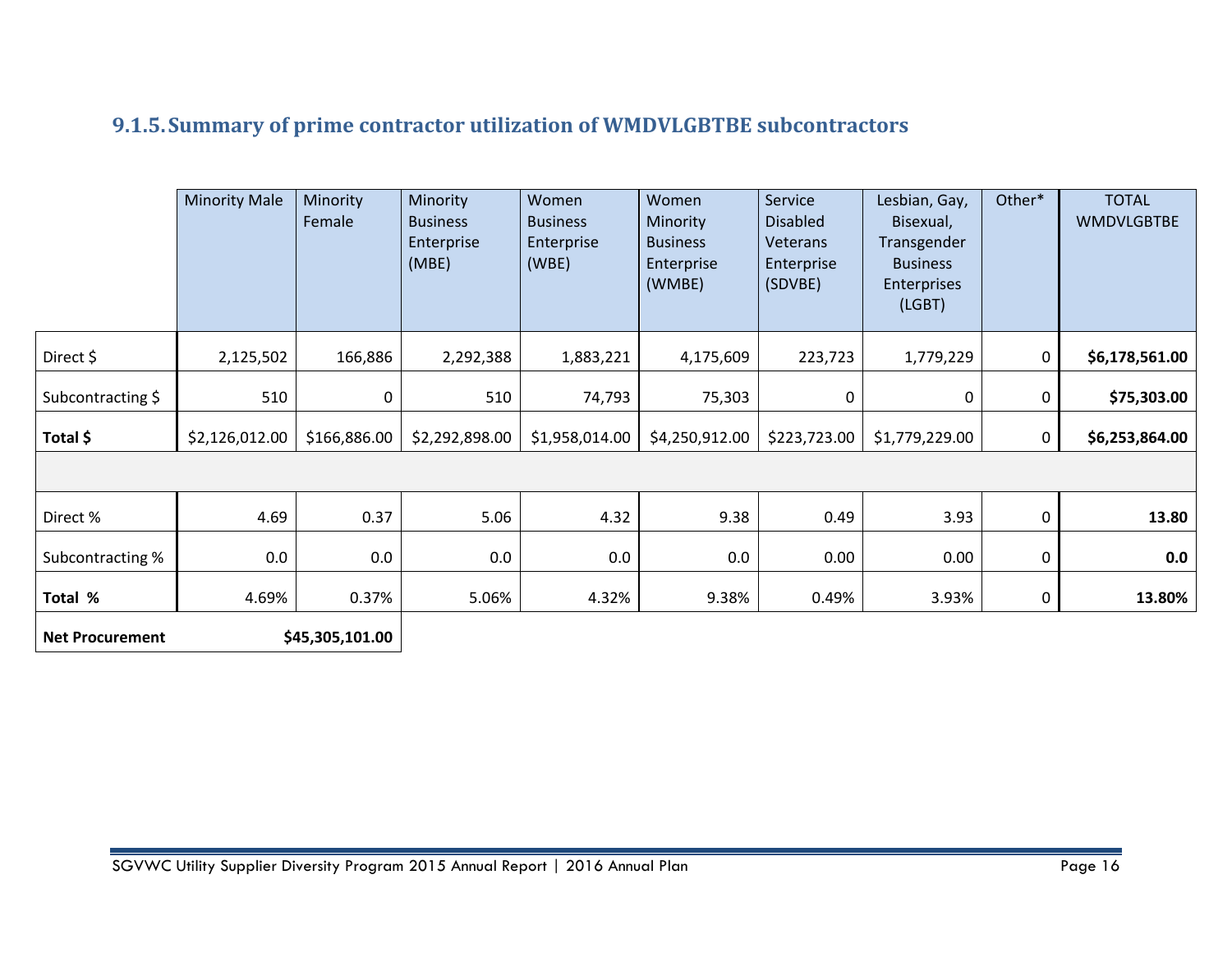#### **9.1.6.List of WMDVLGBTBE complaints**

San Gabriel received no complaints and none were filed relative to its USDP.

#### **9.1.7.Description of efforts to recruit WMDVLGBTBE suppliers in procurement categories where WMDVLGBTBE utilization is low**

#### *Legal*

San Gabriel utilizes in‐house General Counsel for most routine legal issues. The company's General Counsel is aware of the goal to seek to include WMDVLGBTBEs in the bid/procurement process.

#### *Finance*

San Gabriel utilizes a DBE to provide audit and tax services including tax return preparation and advisory services. The company's Vice President and Treasurer are aware of the goal to seek to include WMDVLGBTBEs in the bid/procurement process.

#### *Highly Technical*

While the number of DBE engineering consulting firms in this area is small, San Gabriel was able to utilize DBEs to provide studies and reports dealing with highly technical water resource planning, environmental compliance issues, general civil engineering, and water quality testing.

IT product acquisition is another area where San Gabriel utilizes a minority owned business. San Gabriel's IT Manager and Director of Engineering are aware of the goal to seek to include WMDVLGBTBEs in the bid/procurement process.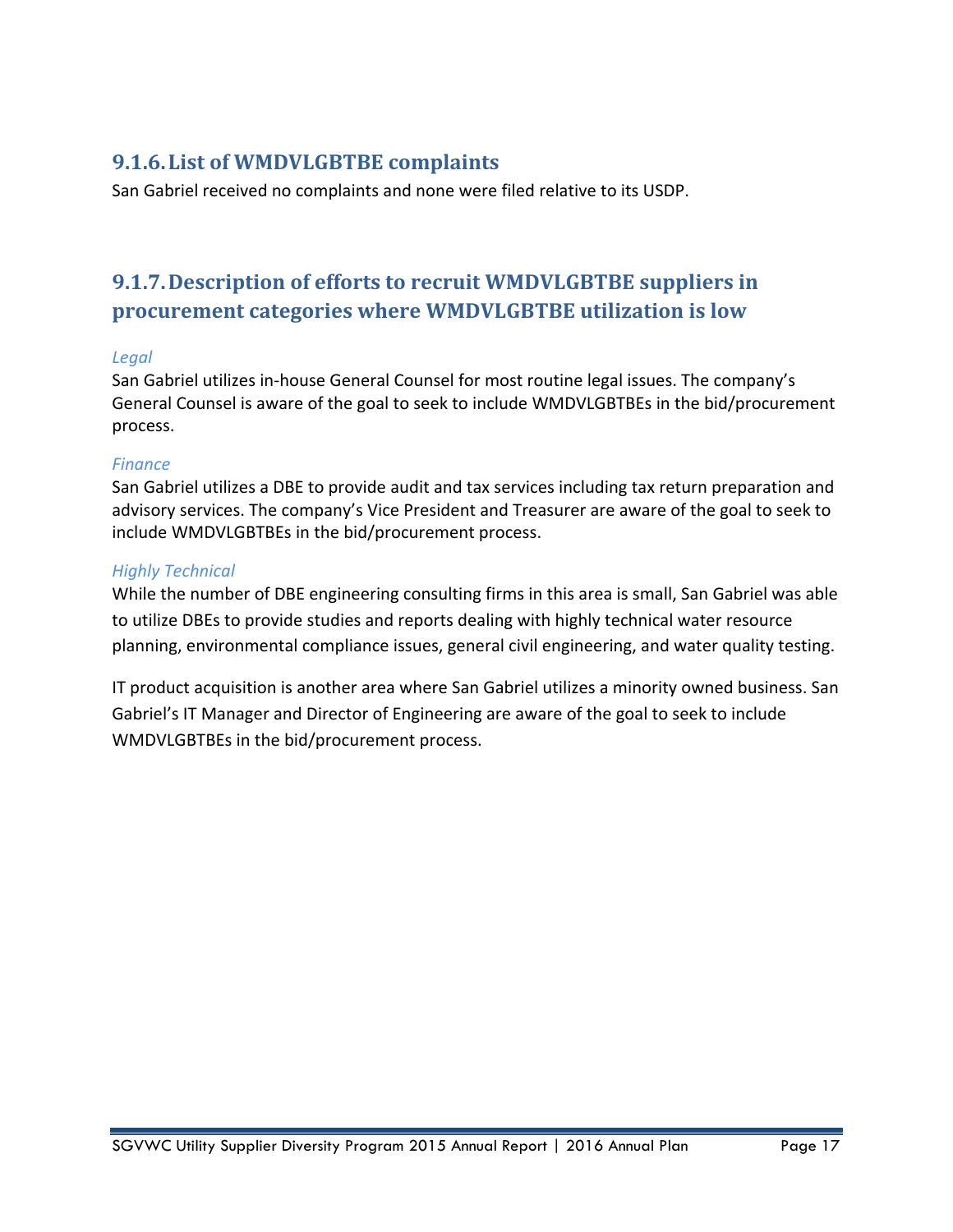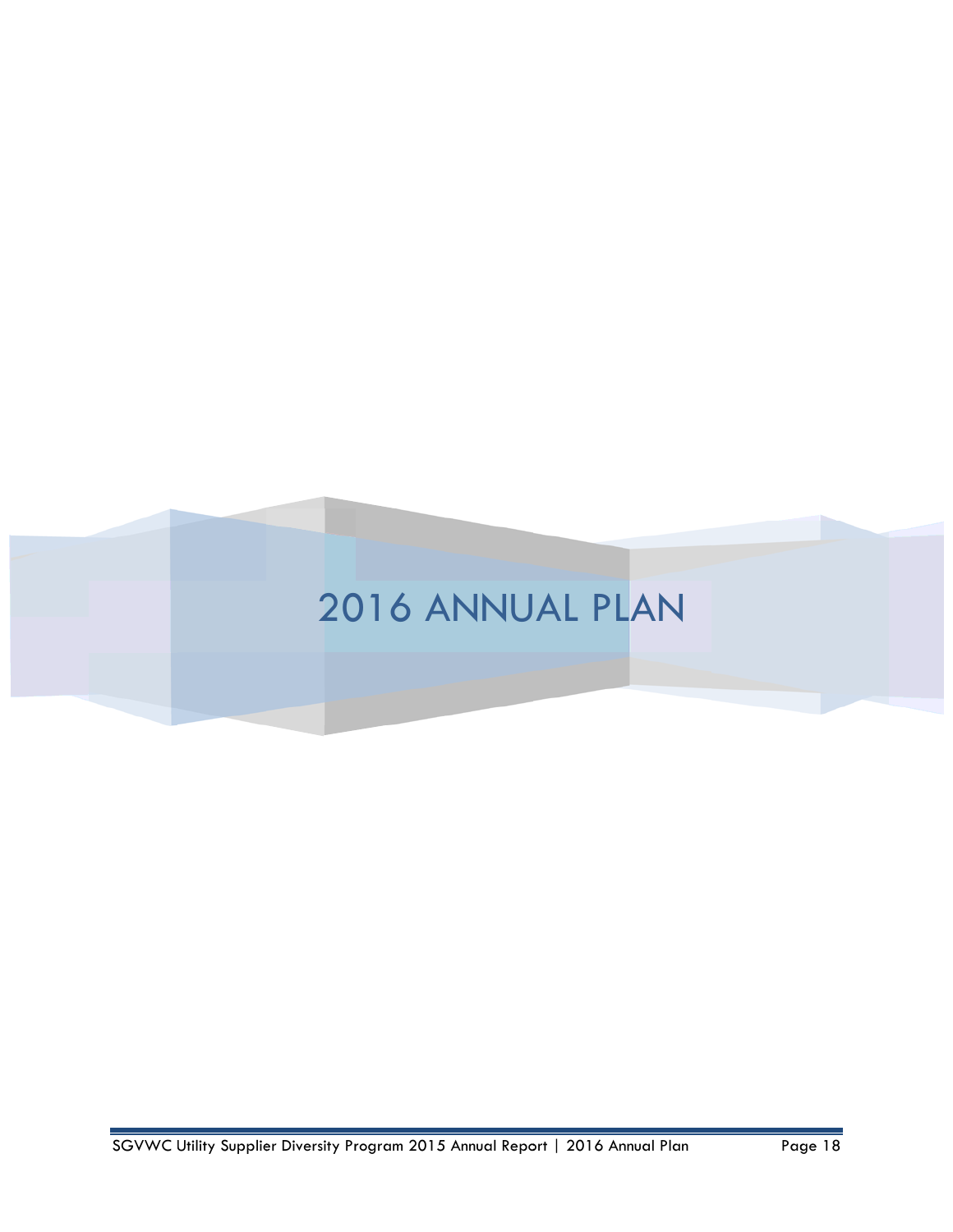#### **10.1.1. Short‐ mid‐ and long term goals for the utilization of WMDVLGBTBEs**

| Category                       | <b>Short Term Goals</b> | Mid Term Goals | Long Term Goals |
|--------------------------------|-------------------------|----------------|-----------------|
| Minority Owned                 | 15.0%                   | 15.0%          | 15.0%           |
| Women Owned                    | 5.0%                    | 5.0%           | 5.0%            |
| Service Disabled Veteran Owned | 1.5%                    | 1.5%           | 1.5%            |
| Lesbian, Gay, Bisexual,        |                         |                |                 |
| <b>Transgender Owned</b>       | 0.0%                    | 0.0%           | 0.0%            |
| Other*                         | 0.0%                    | 0.0%           | 0.0%            |
| Total                          | 21.5%                   | 21.5%          | 21.5%           |

#### **10.1.2. Description of WMDVLGBTBE program activities**

#### **Internal Activities**

#### *Continue work on improving internal supplier diversity data processing*

Several tasks are in the data processing departments queue to better manage vendor profiles and purchasing data in order to enhance our supplier diversity efforts. These include a "user friendly" data entry screen to expedite vendor profile modifications, and a program to compare our accounts payable system to the clearinghouse database in search of possible vendor matches.

#### *Establish a plan to sustain growth in diversity spend*

We will continue work to create an evaluation protocol to monitor and correct supplier issues before they become insurmountable thus insuring a long and prosperous supplier/utility relationship.

#### *Develop formal outreach to prime contractors*

San Gabriel will attempt one‐on‐one meetings with our primary non‐diverse construction contractors to emphasize their role in assisting us to meet the goals of GO 156.

#### **External Activities**

San Gabriel will continue its collaborative work through CWA to bring procurement and growth opportunities to women, minority, service‐disabled veterans and LGBT businesses. Those plans include a Capacity Building and Technical Assistance Program, and Meet the Primes events. As well, as a member of CWA, San Gabriel will continue its involvement with CBO's and Chambers of Commerce through memberships and participation in their outreach events.

San Gabriel will seek to support certain advocacy groups in our local communities.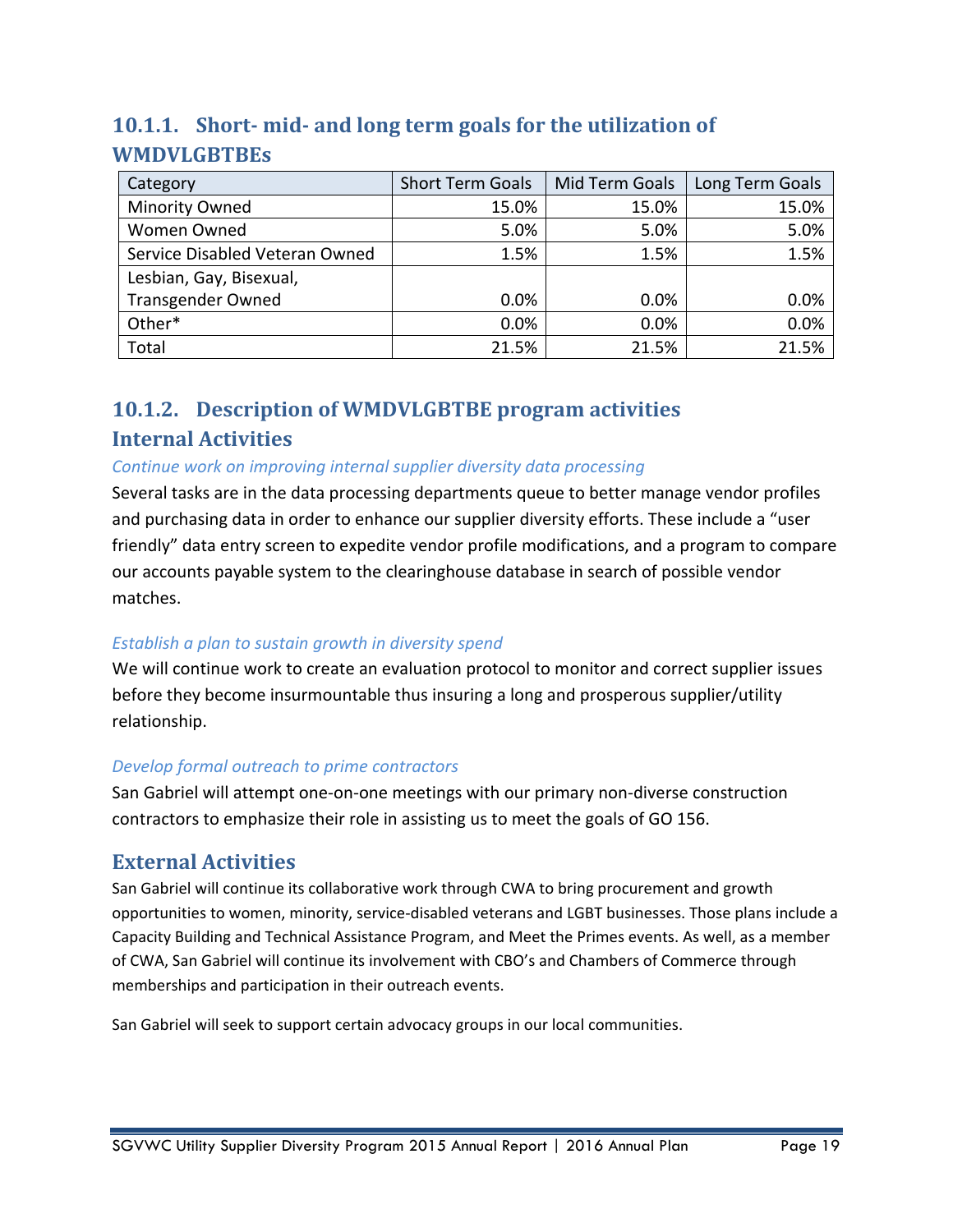#### **10.1.3. Plans for recruiting WMDVLGBTBE suppliers where WMDVLGBTBE utilization is low**

San Gabriel will continue to seek to identify and recruit WMDVLGBTBEs in areas where their utilization is low by supporting events targeted at these areas. Purchasers of these services will be reminded of the importance to attend these events and to make every reasonable effort to retain WMDVLGBTBEs when opportunities arise.

WMDVLGBTBEs that provide engineering consulting services may be considered as protégés in our Capacity Building and Technical Assistance Program in order to mentor them in the areas of highly specialized water issues studies and reporting.

#### **10.1.5. Plans for encouraging prime contractors and grantees to engage WMDVLGBTBEs**

San Gabriel, in connection with CWA, will sponsor a prime contractors meeting with the primary goal to educate our prime contractors on ways to assist us in meeting program goals, and secondly to facilitate relationships between primes and DBEs.

San Gabriel will attempt one‐on‐one meetings with our primary non‐diverse construction contractors to emphasize their role in assisting us meet the goals of GO 156.

Procurement documents will be modified to include our commitment to Supplier Diversity and encourage prime contractors to sub‐contract work done on our behalf to WMDVLGBTBEs.

#### **10.1.6. Plans for complying with WMDVLGBTBE program guidelines**

San Gabriel will take steps to finalize its internal Utility Supplier Diversity Program Strategic Plan. This plan details strategies to implement an outreach program to inform and recruit WMDVLGBTBEs for inclusion in its contracting and procurement opportunities. It will also attempt to include a DBE sustainability plan and a  $2^{nd}$  tier program.

San Gabriel is pleased with our progress towards the utilization of WMDVLGBTBEs. Our objective is to continue that growth through these efforts.

###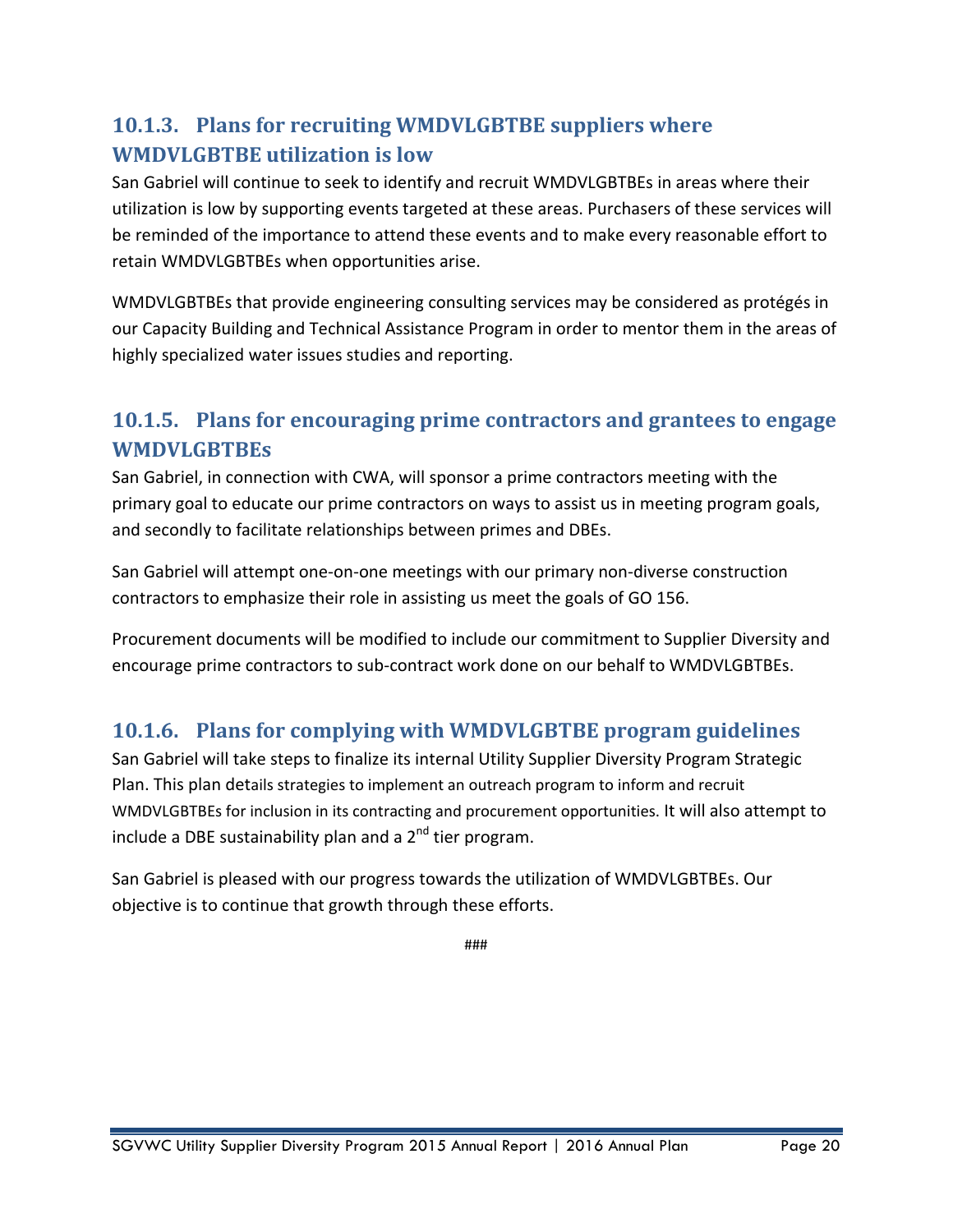This page left intentionally blank